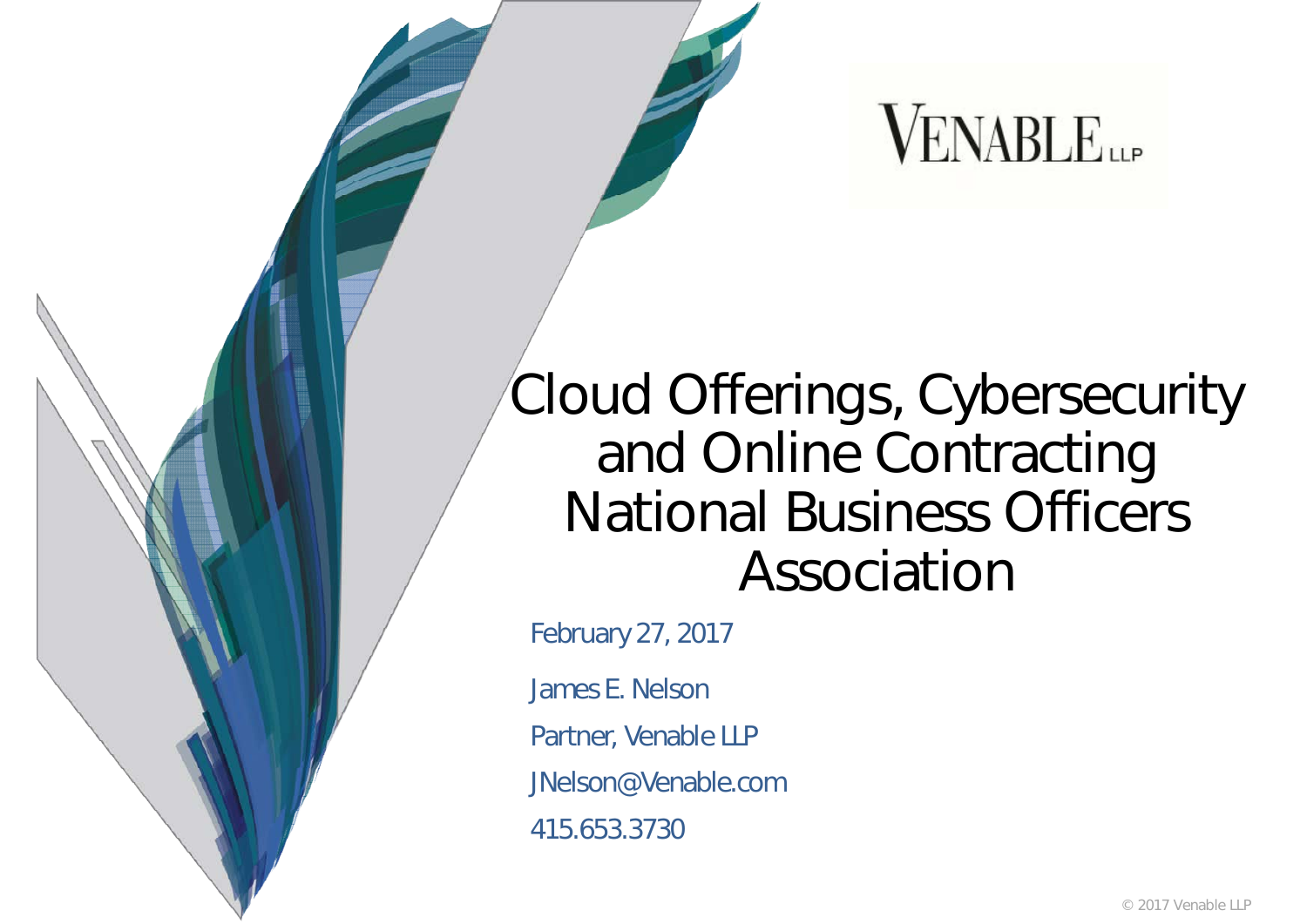### Venable LLP

- Full-service law firm with over 600 attorneys practicing in:
	- Corporate and business law
	- Intellectual property
	- Government affairs
	- Complex litigation
- Headquartered in Washington, DC, with offices throughout the country, including New York, San Francisco, and Los Angeles

#### Highlighted Services:

- Consumer Products and **Services**
- Education
- Healthcare
- **Regulatory**
- **Technology**
- Private Equity
- Privacy and Data Security
- Intellectual Property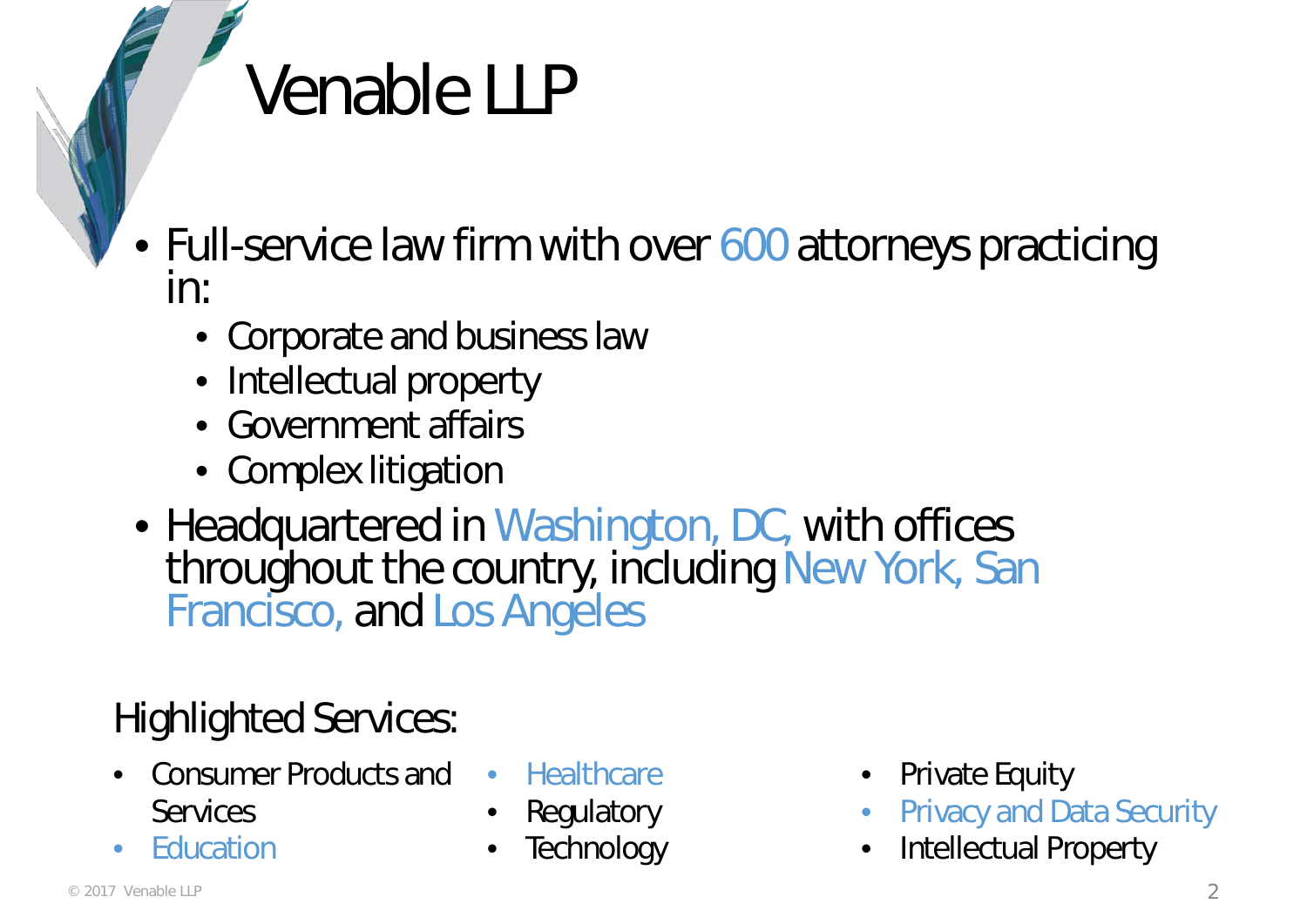### Jim Nelson Partner-in-Charge, San Francisco Office

- Practicing in San Francisco and New York
- Highlighted areas of practice:
	- **Technology Transactions and Outsourcing**
	- **Corporate**
	- Privacy and Data Security
- Highlighted industries:
	- Technology-enabled companies
	- **Education**
	- Life Sciences and Pharma
	- Financial Services

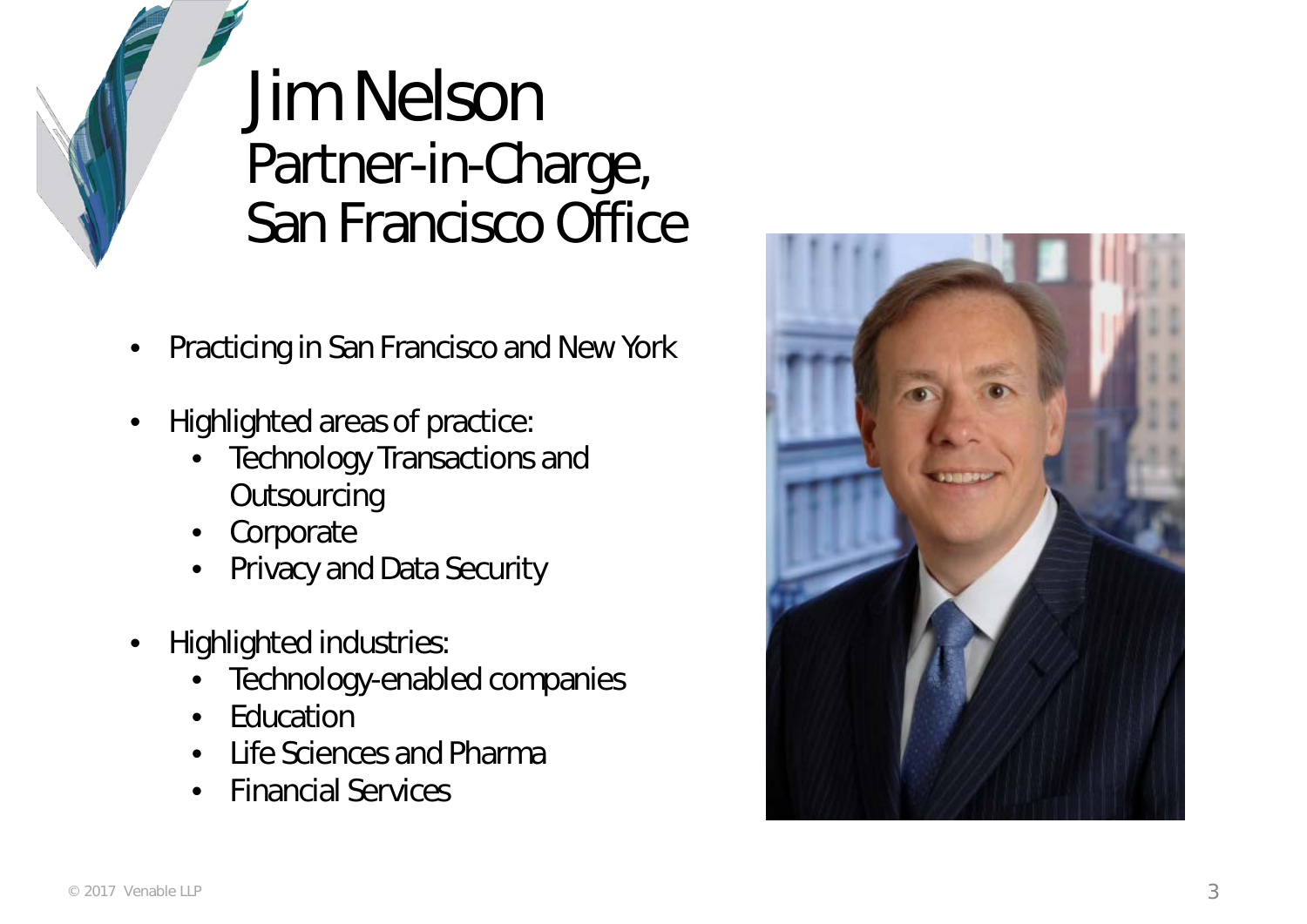

# Cloud Overview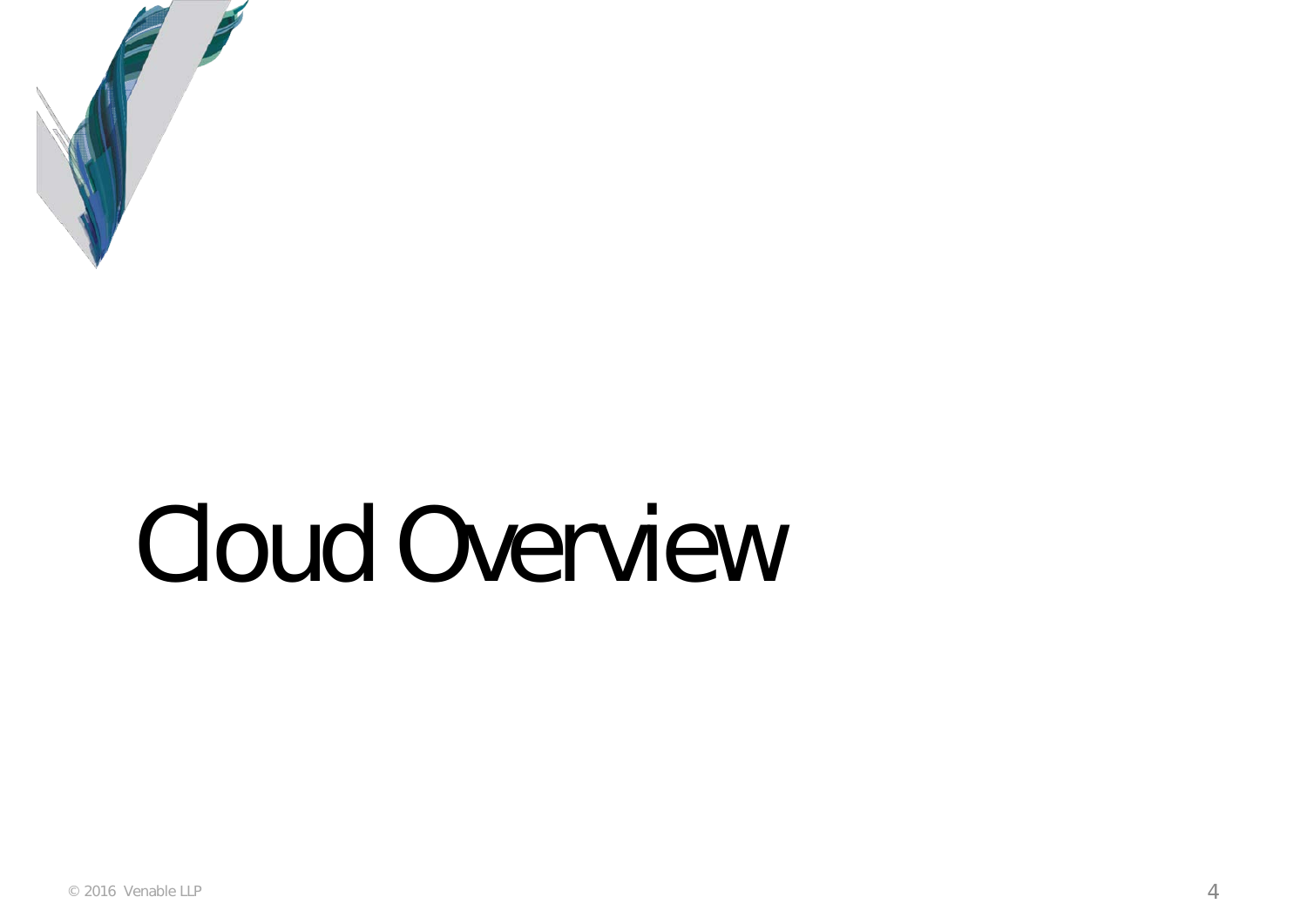

# What is the Cloud?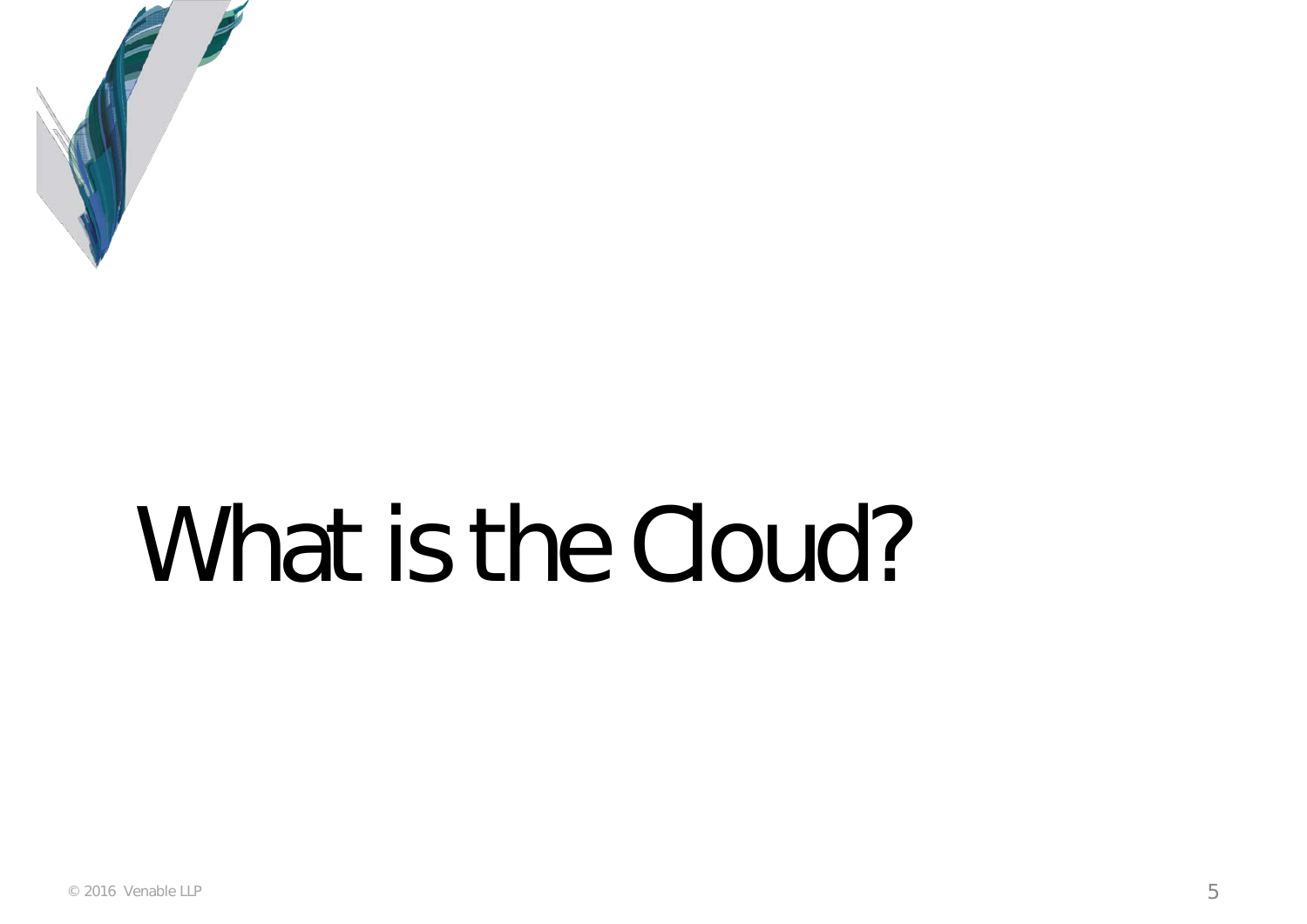### The Cloud Defined . . .

In General. . .

Cloud computing is a model for enabling **ubiquitous**, **convenient**, **on-demand** network access to a **shared pool** of **configurable computing resources (e.g., networks, servers, storage, applications, and services)** that can be **rapidly provisioned and released** with minimal management effort or service provider interaction.

– National Institute of Standards and Technology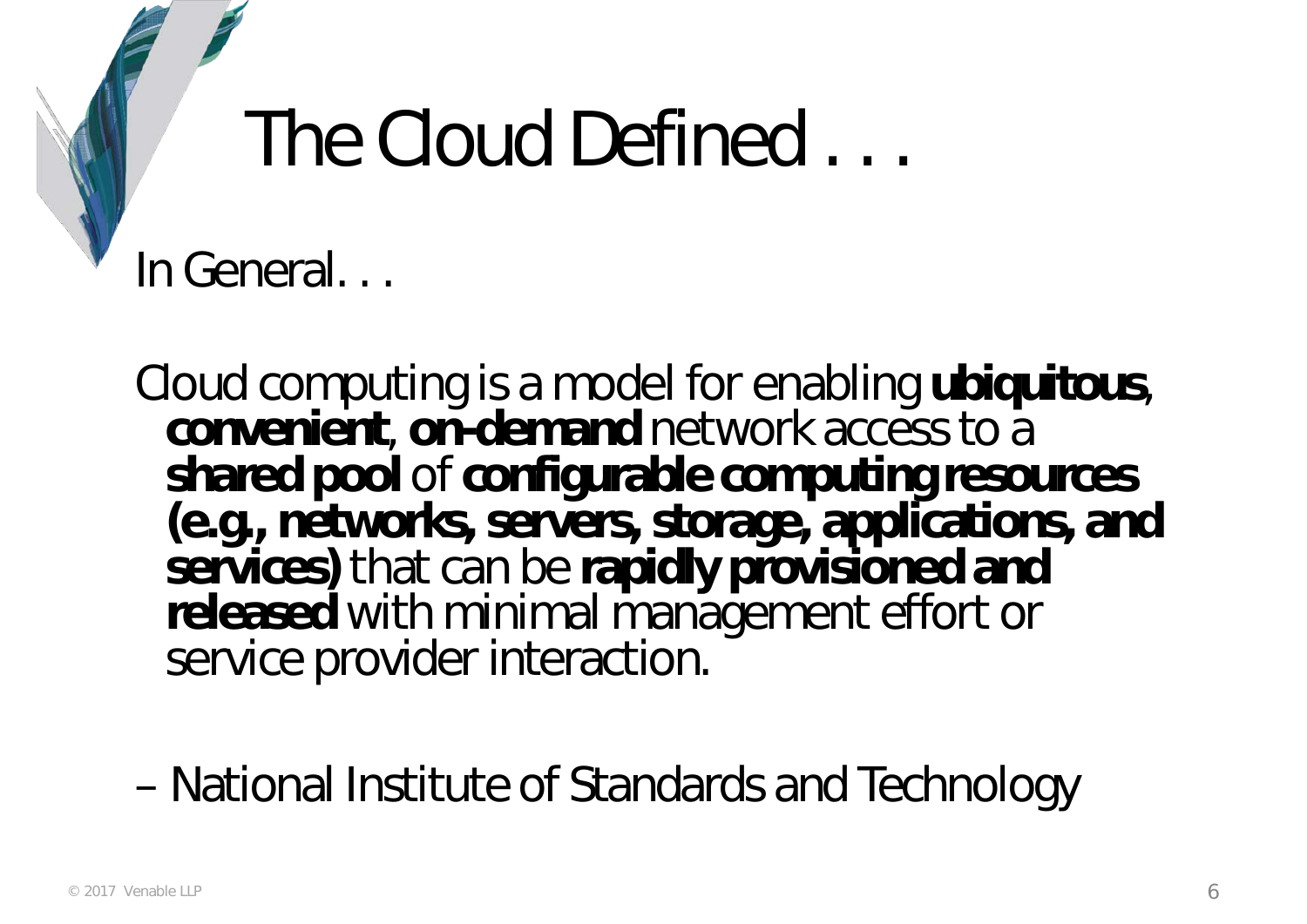### Typical Cloud-Based Business Functions

- Typical business function areas:
	- Finance and Accounting
	- Student Records
	- HR
	- $\bullet$  IT
	- Customer Support/CRM
	- But moving up the scale on level of complication . . .
- Generally NOT core value-drivers of the business
	- Special issues if you do (e.g., IP, Confidentiality, Restrictive Covenants)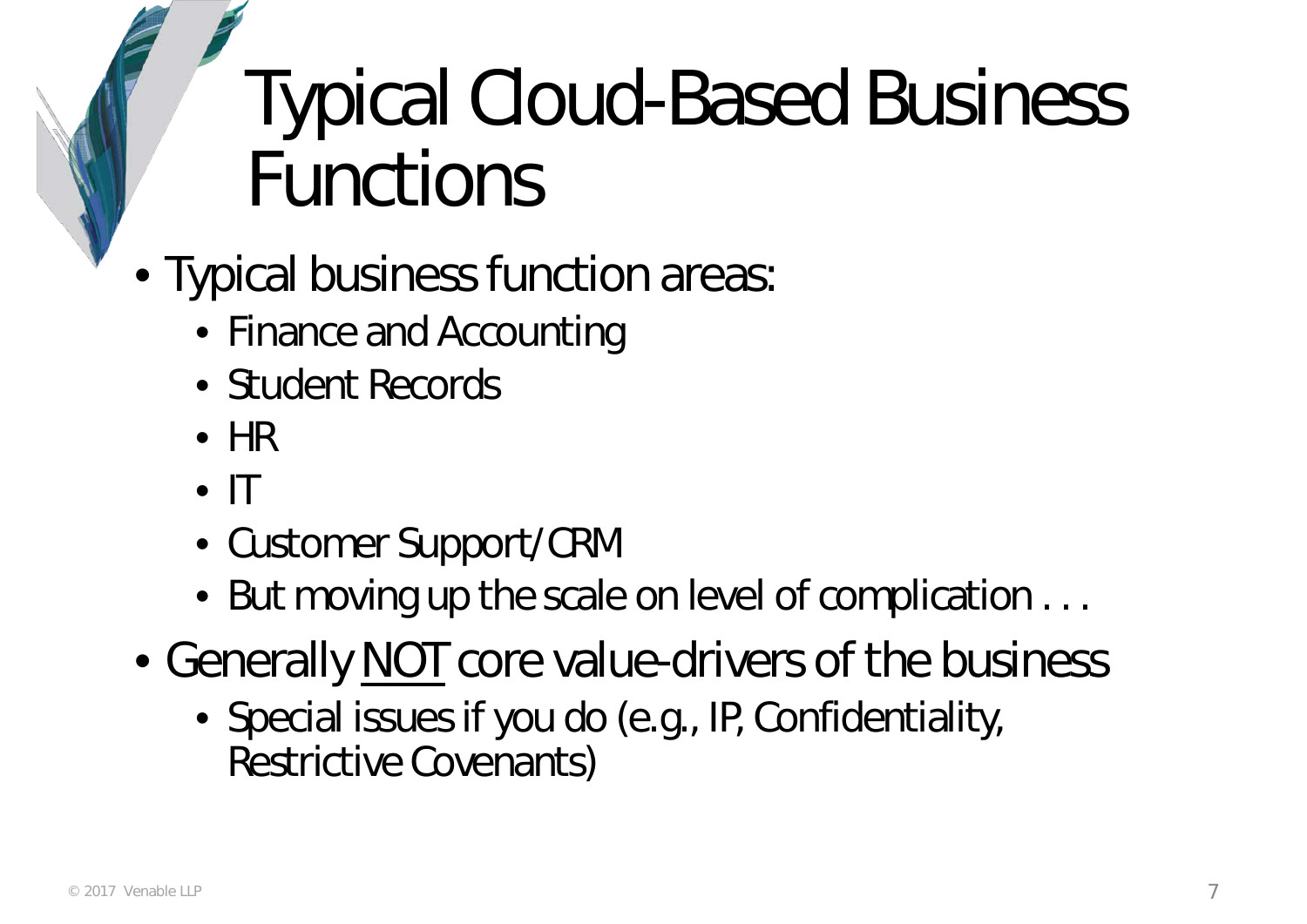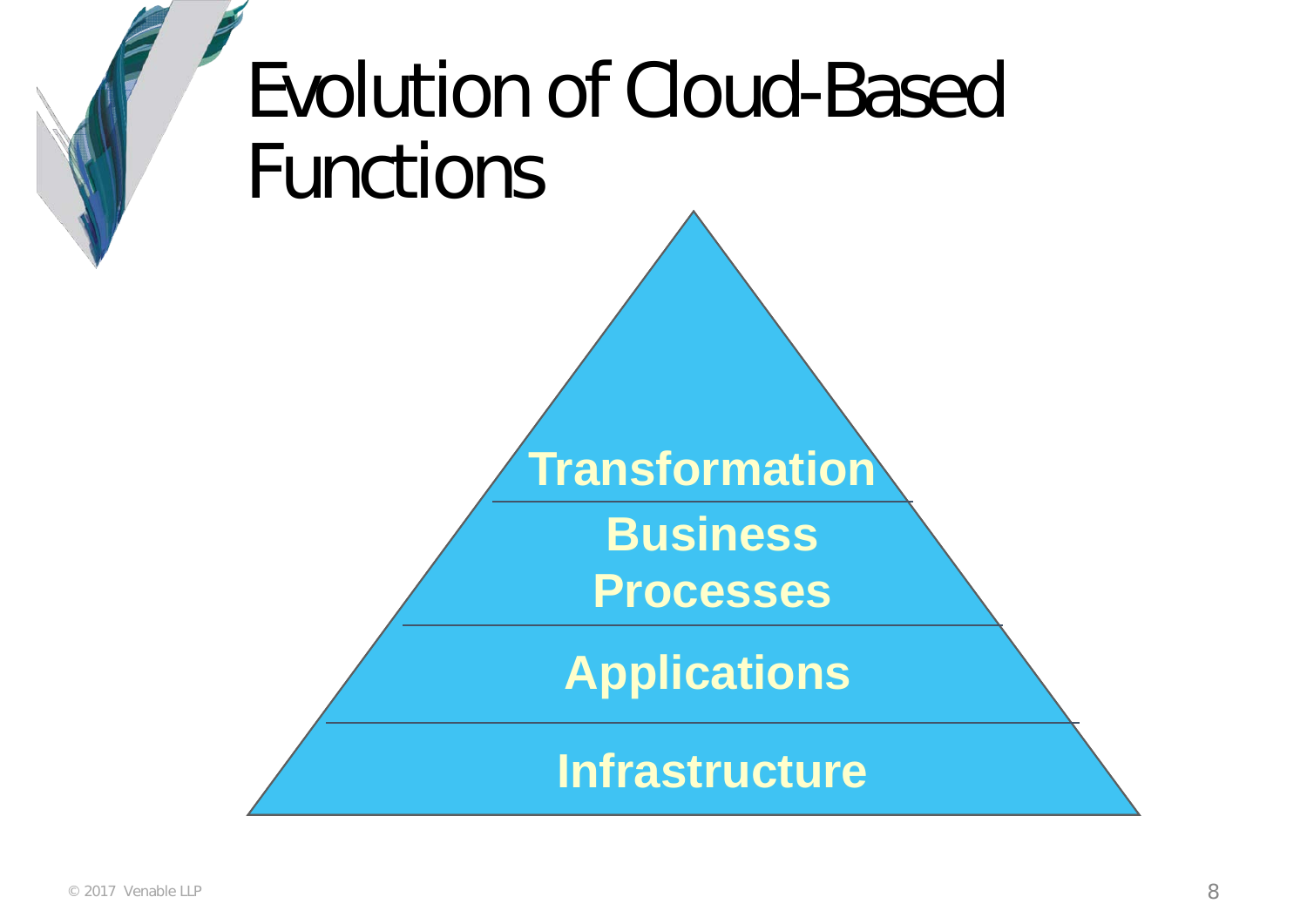### Cloud Service Delivery Models

- Infrastructure as Service (IaaS)
- Platform as Service (PaaS)
- Software as Service (SaaS)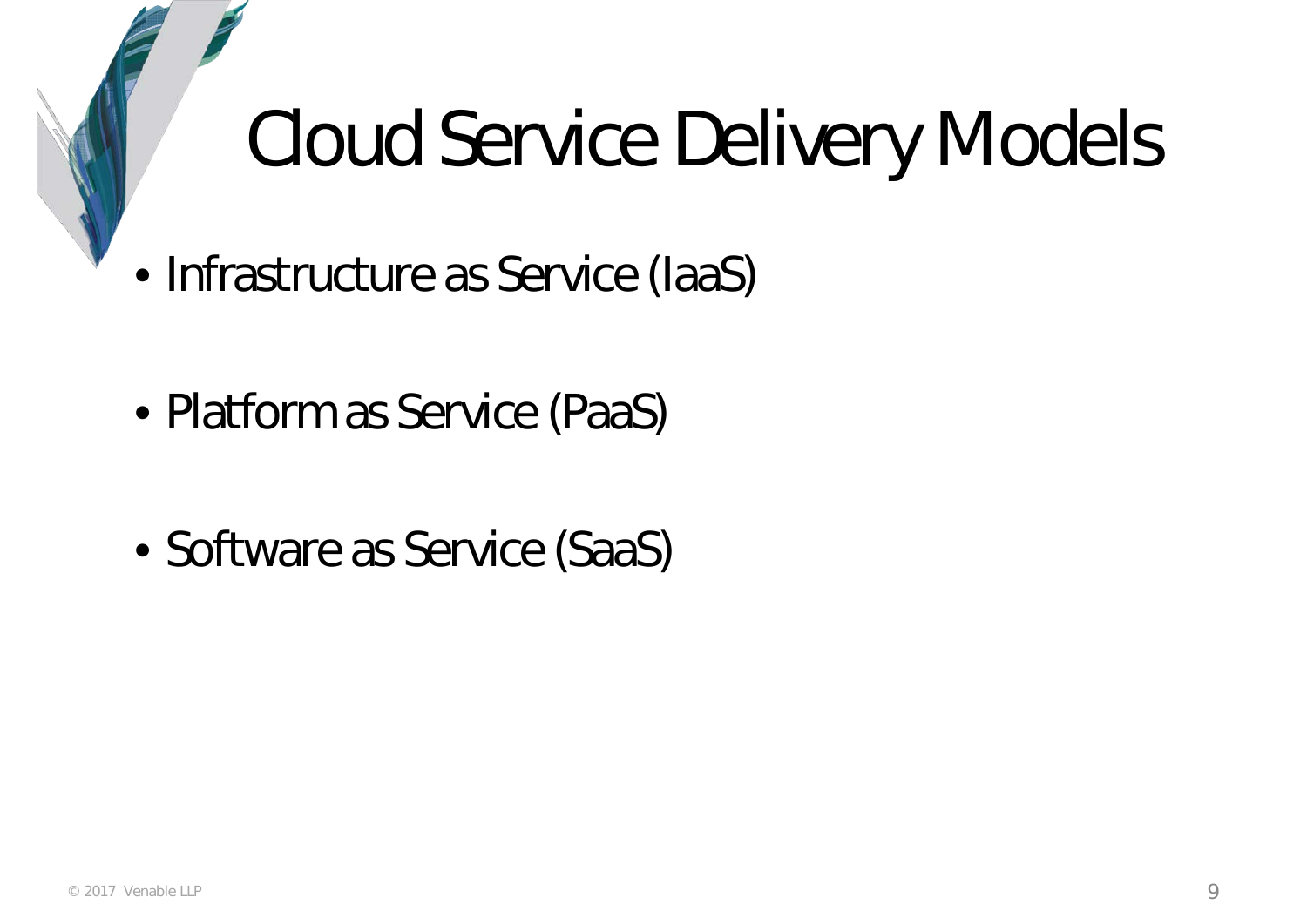### Infrastructure as Service (IaaS)

- The user is purchasing access to the Cloud provider's hardware to build and run systems and applications of the user's choice
- Example: Rackspace
- Advantages Include: Greatest control and customizability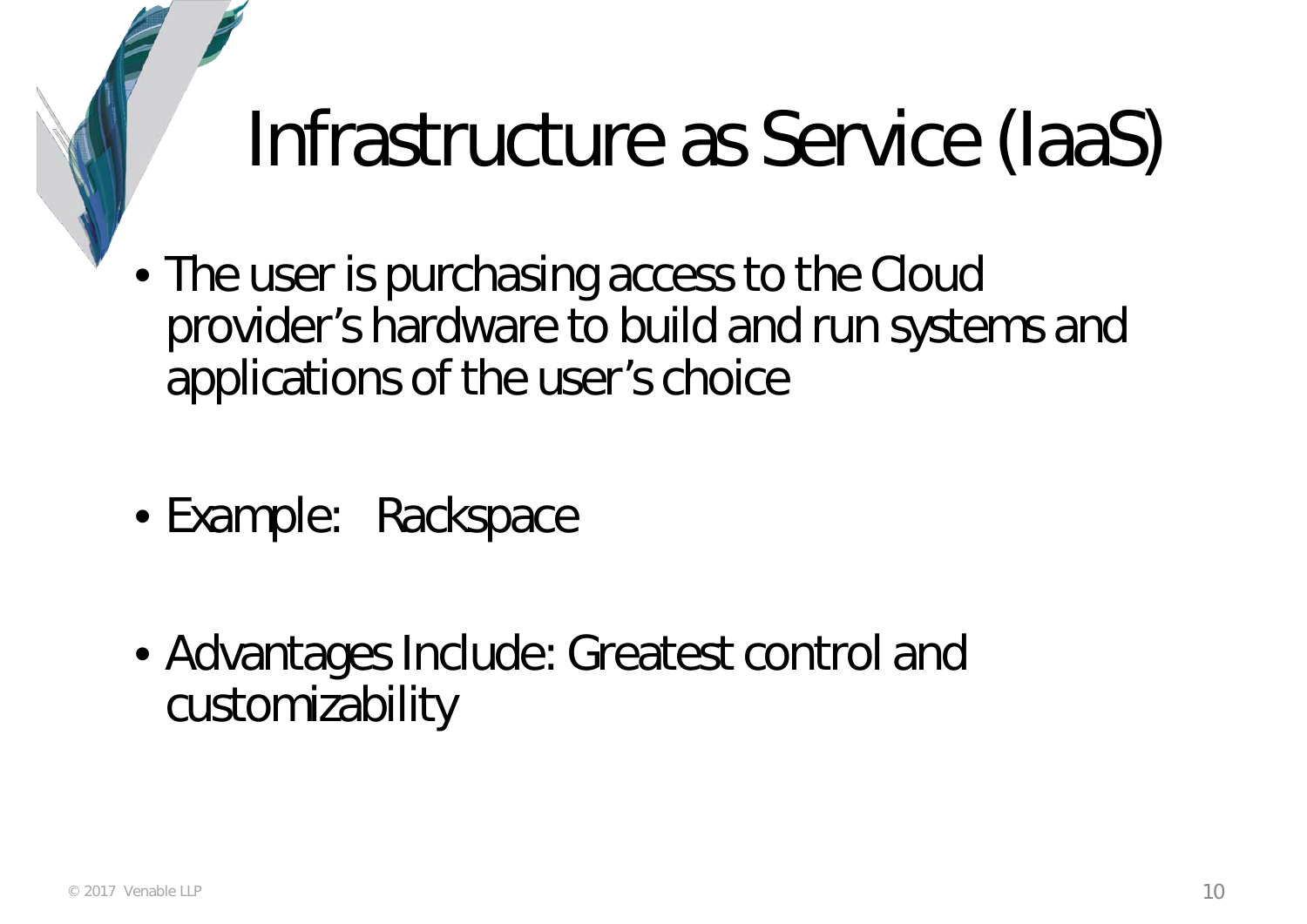### Platform as Service (PaaS)

- This model allows the user to install and configure any number of software application on the cloud provider's servers and operating systems.
- Example: Microsoft Azure
- Advantages Include : Standard foundation (hardware and operating systems), but greater flexibility for the application and database layer.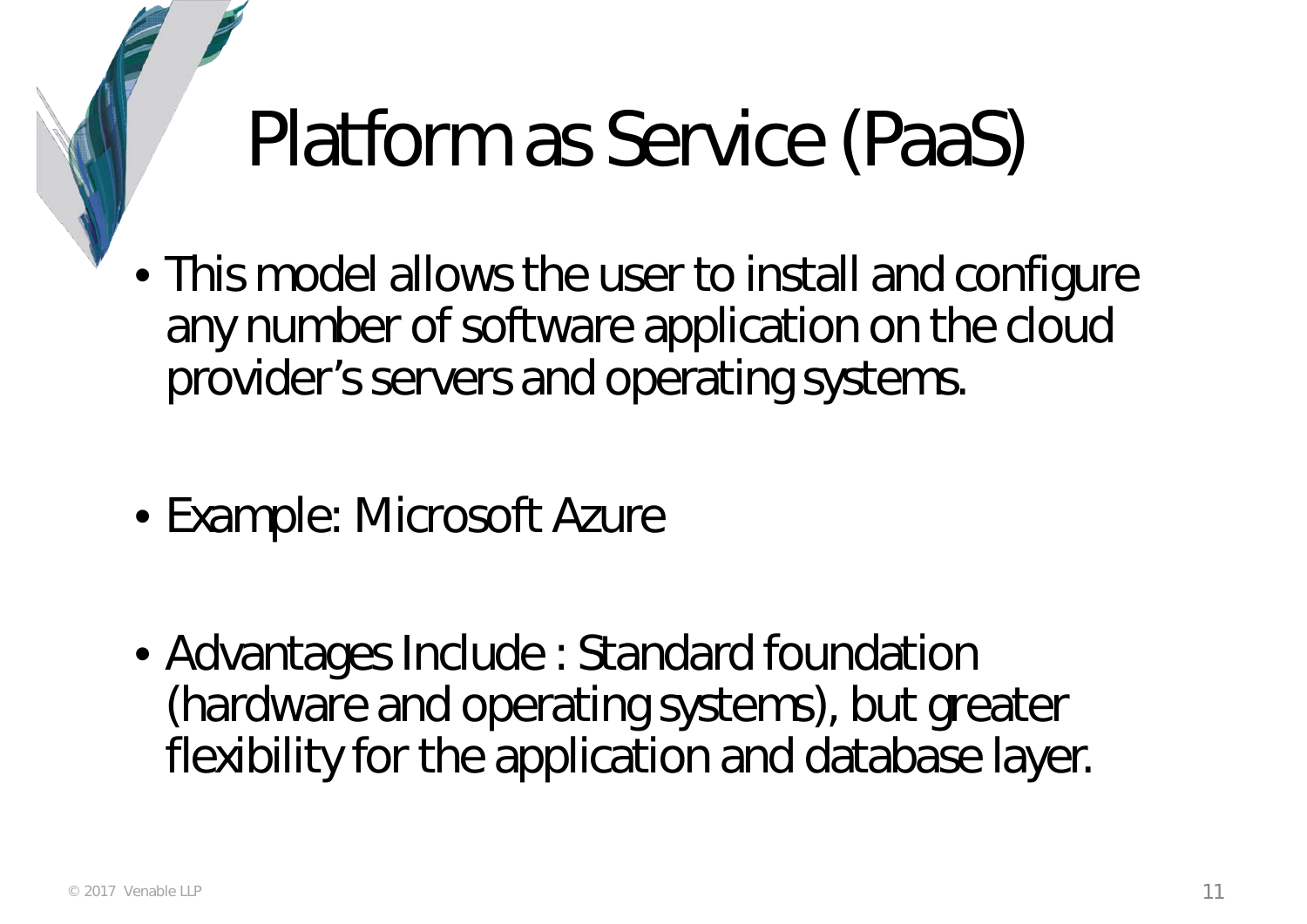### Software as a Service (SaaS)

- The user gets on-demand, ubiquitous access to current version of software application.
- Example: Salesforce.com
- Advantages Include: Cheaper to acquire and lower total cost of ownership, flexible and remotely available.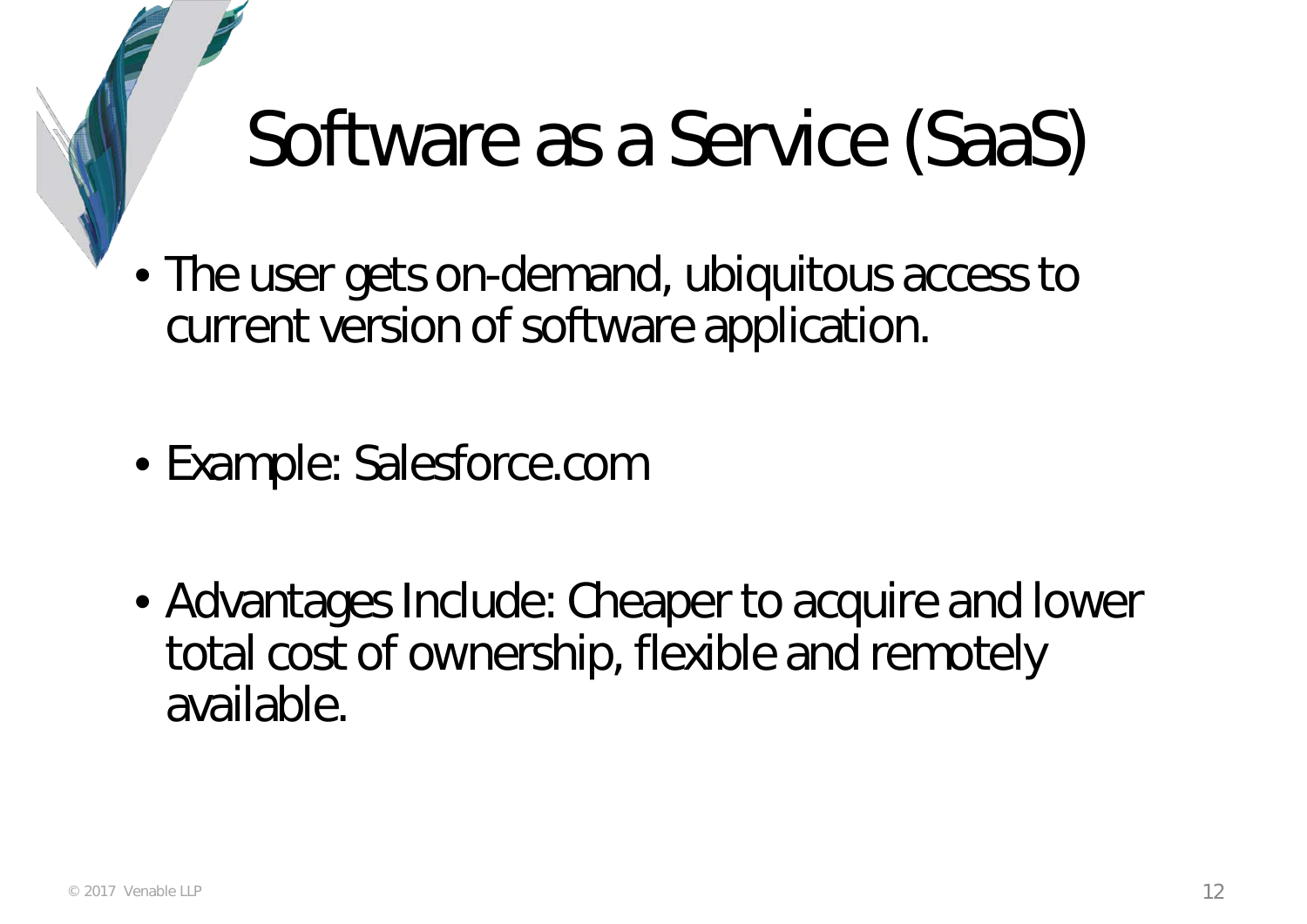### Cloud Deployment Models

- Public Cloud
- Private Cloud
- Community Cloud
- Hybrid Cloud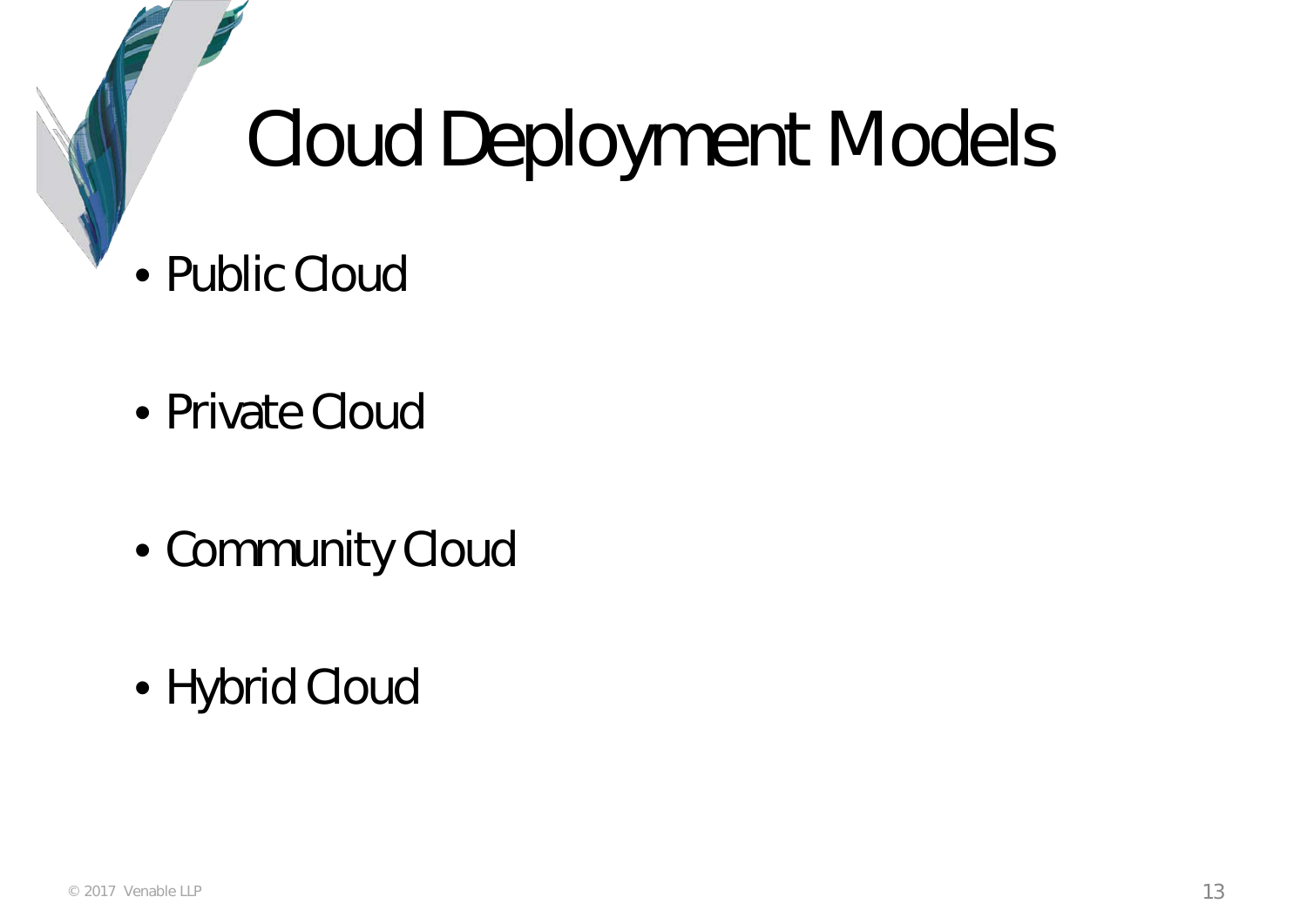## Cloud Computing Benefits

- Choice and Flexibility
- Cost savings and efficiencies
- Access to greater computing power
- Earlier access to new technologies
- Better security
- Better system redundancies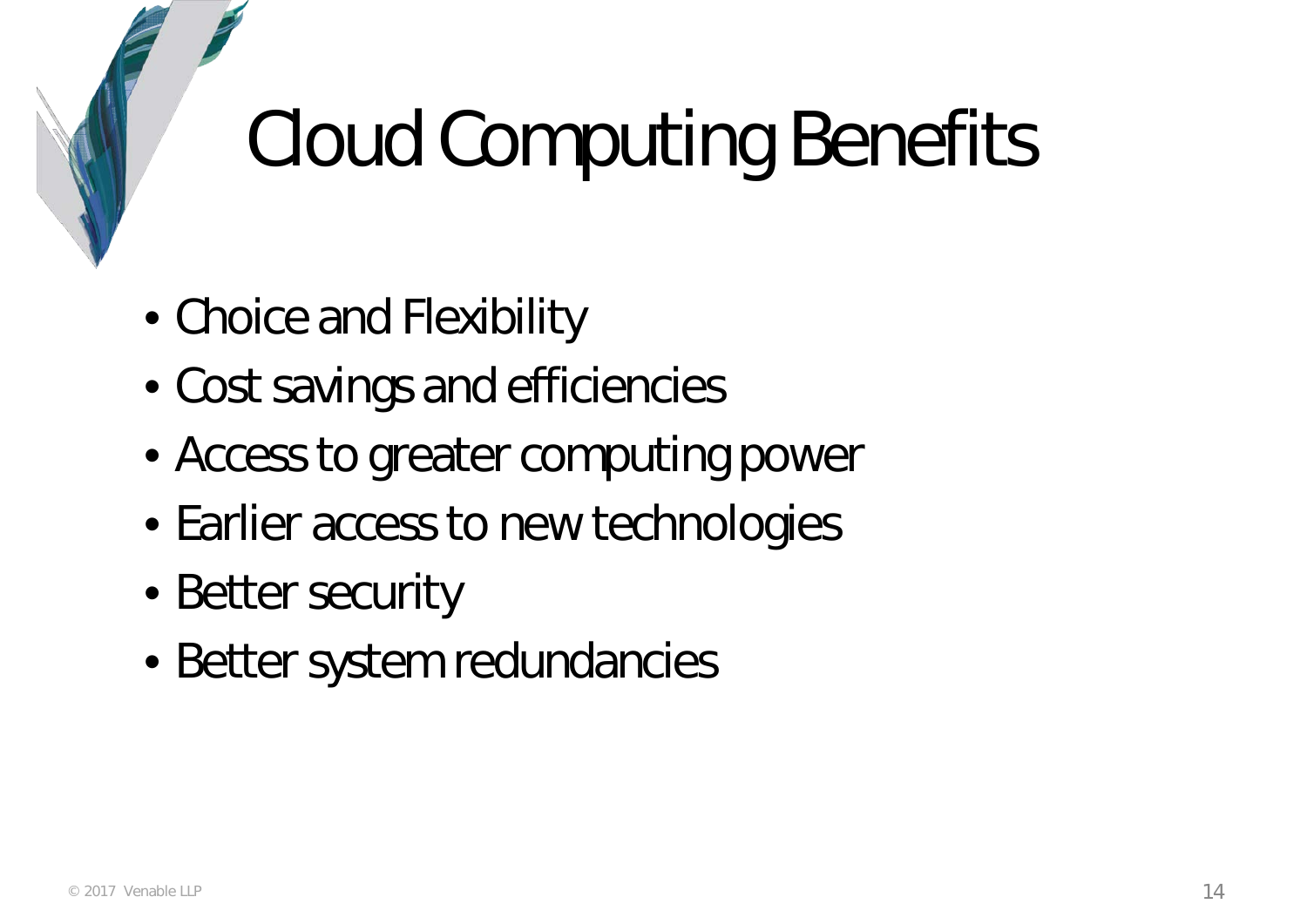## Cloud Computing Challenges

- One to many architecture
- Everything in offering is "Standard"
- Lack of transparency on delivery
- Access to data
- Concerns on cross-border transfers
- Ability to support customer's compliance/reporting needs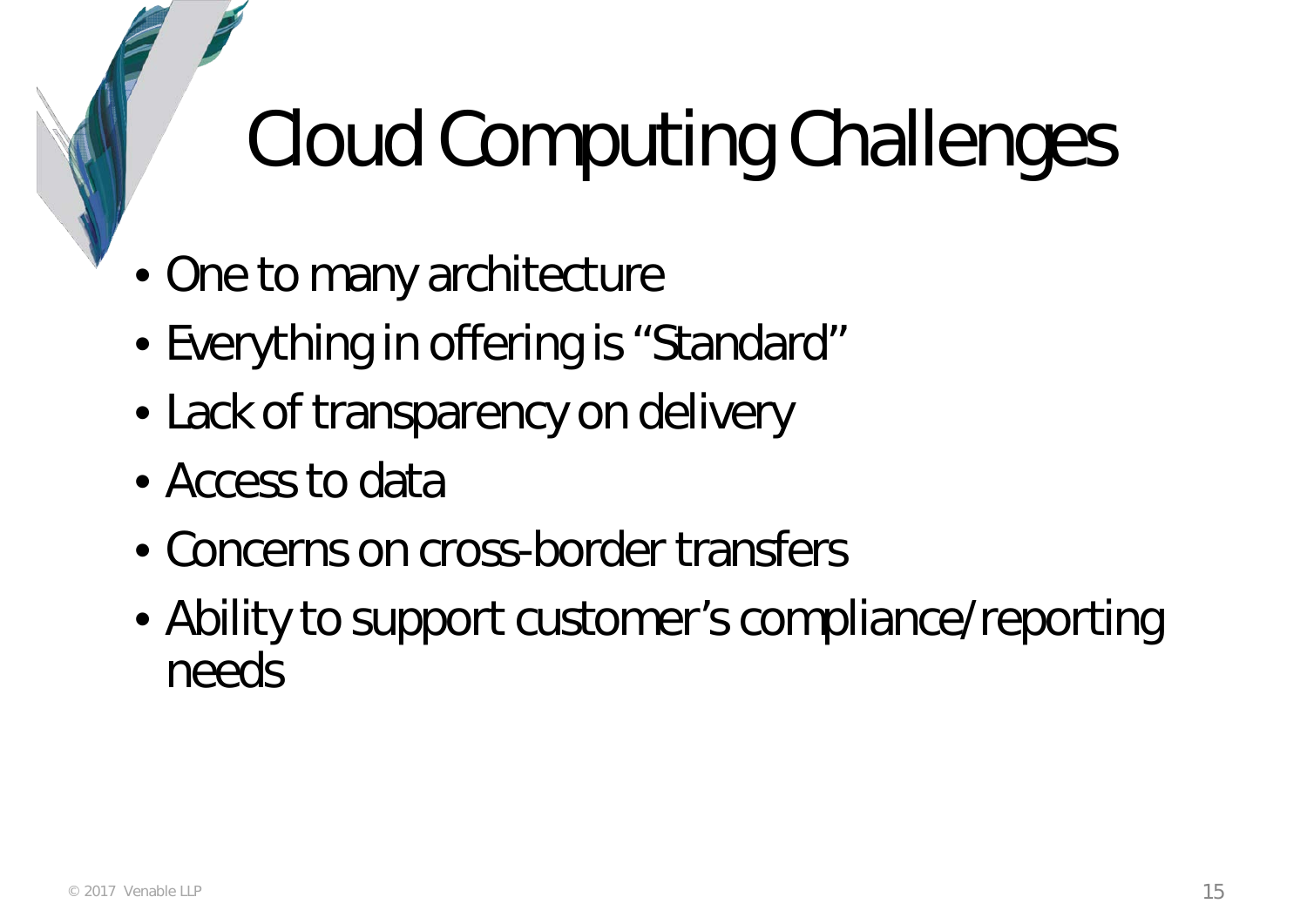### Unique Concerns

- Requirements that cannot be fixed by negotiation
	- Selecting the right service provider is critical
		- Check references
- Know the exit going in
	- Know what transition out will be like
	- Ensure you have what you need when you leave (e.g., data)
- Know from where the services are being delivered
- Know that audit and security requirements can be met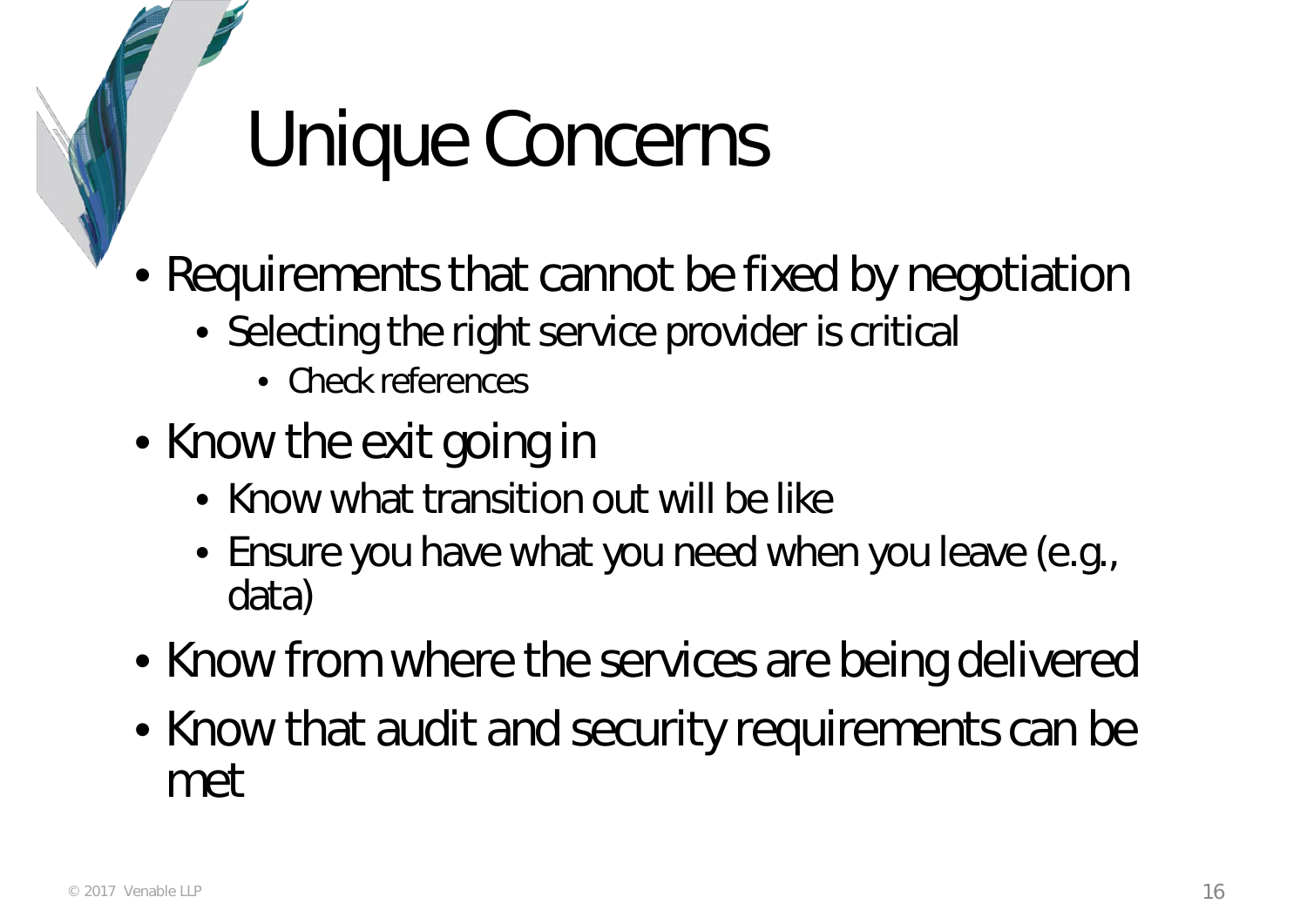

# Contracting Process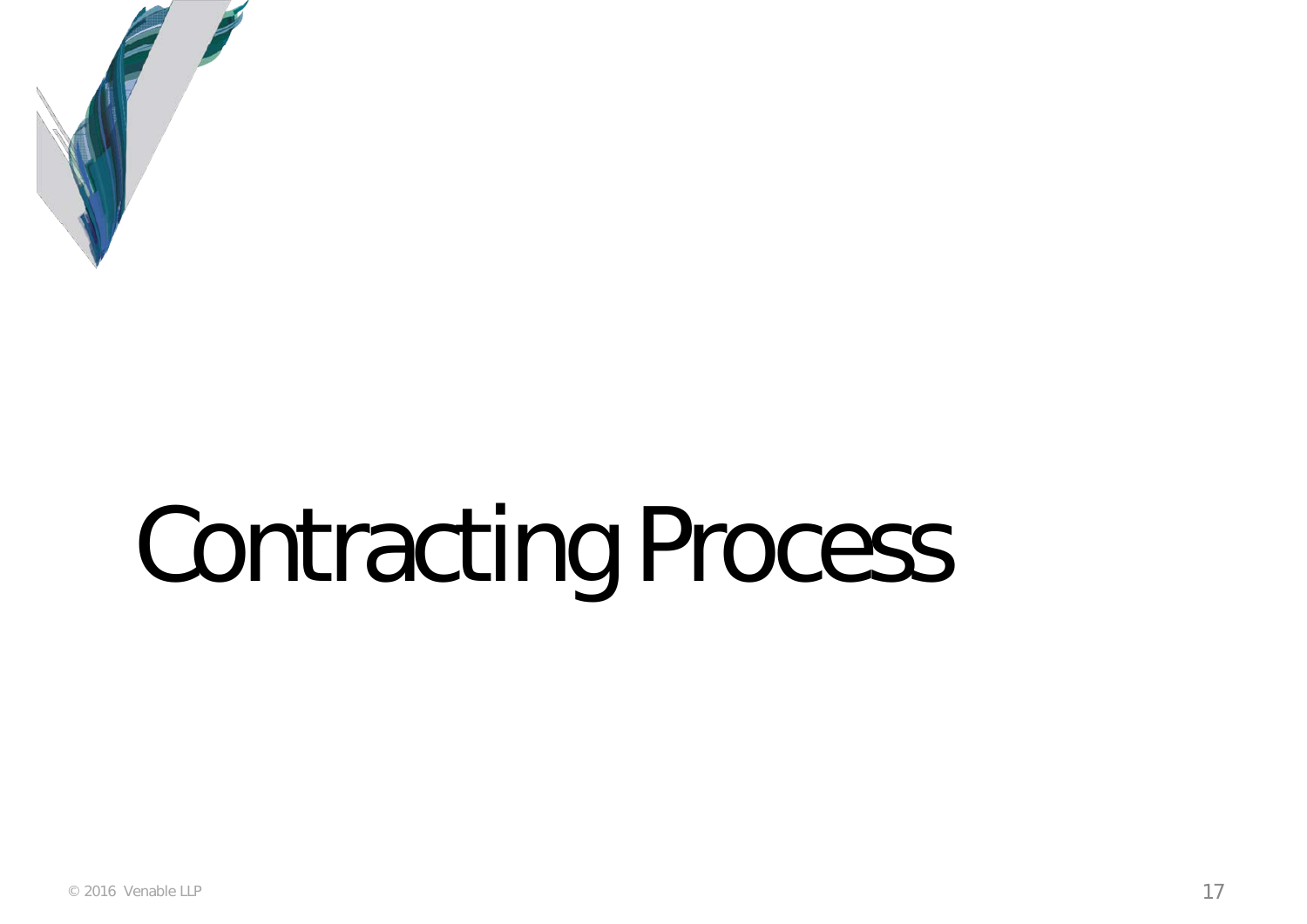### Assemble the Team

- Business Who owns the functions now?
- Technical How are functions performed?
- Operational/Governance How are functions managed?
- Compliance What are organizational compliance obligations?
- Financial What does it cost to deliver?
- Legal What is our current risk in operations and delivery?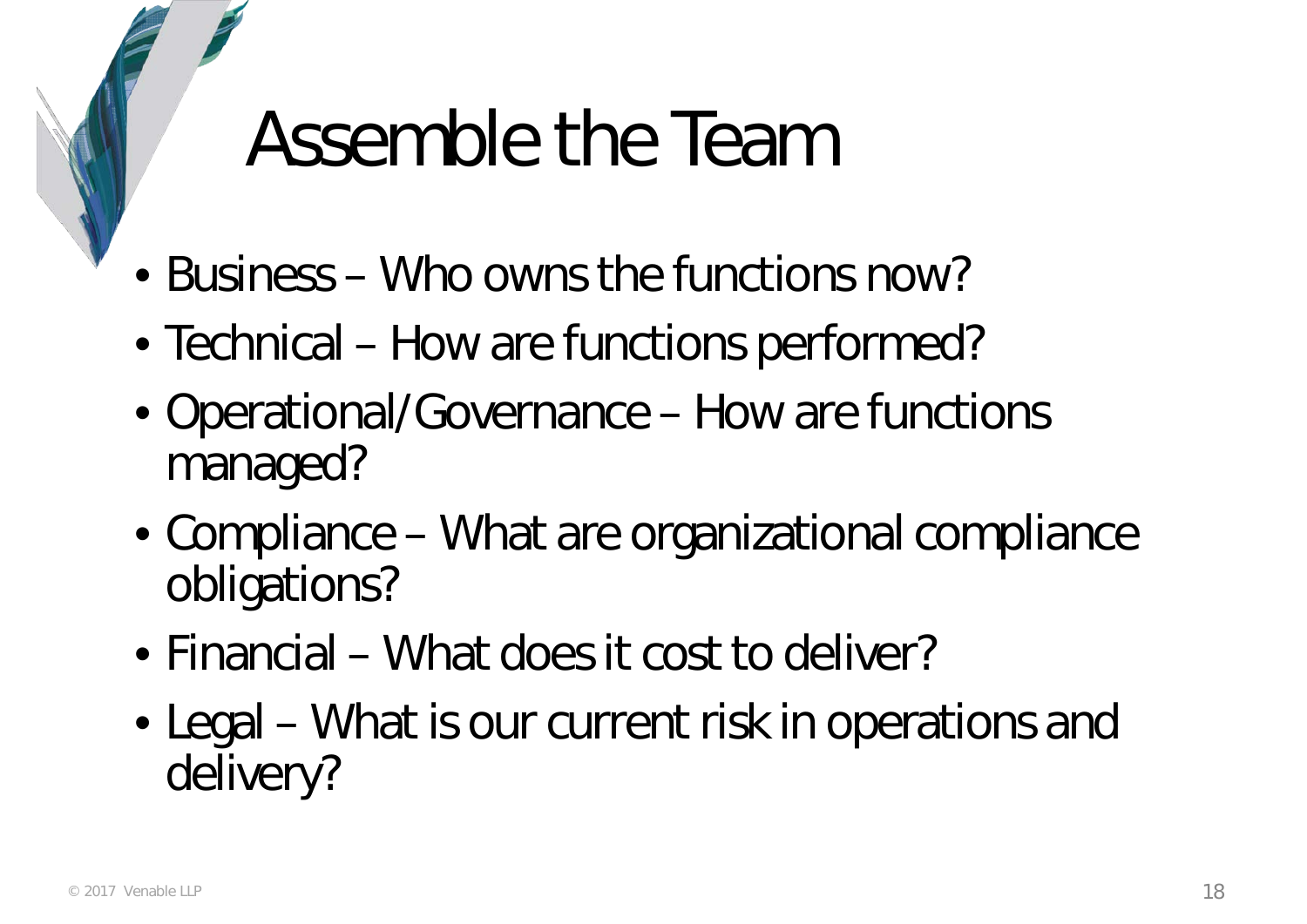Assemble Information and a Plan for Acquisition

- How do we operate today?
	- How our we receiving services now?
	- What is our existing cost?
	- What is our existing security level?
	- What is our existing disaster recovery/business continuity?
- Formal RFP vs. Informal Selection Process
- Consider a third party advisor or skilled attorney
- Consider a cloud computing template or checklist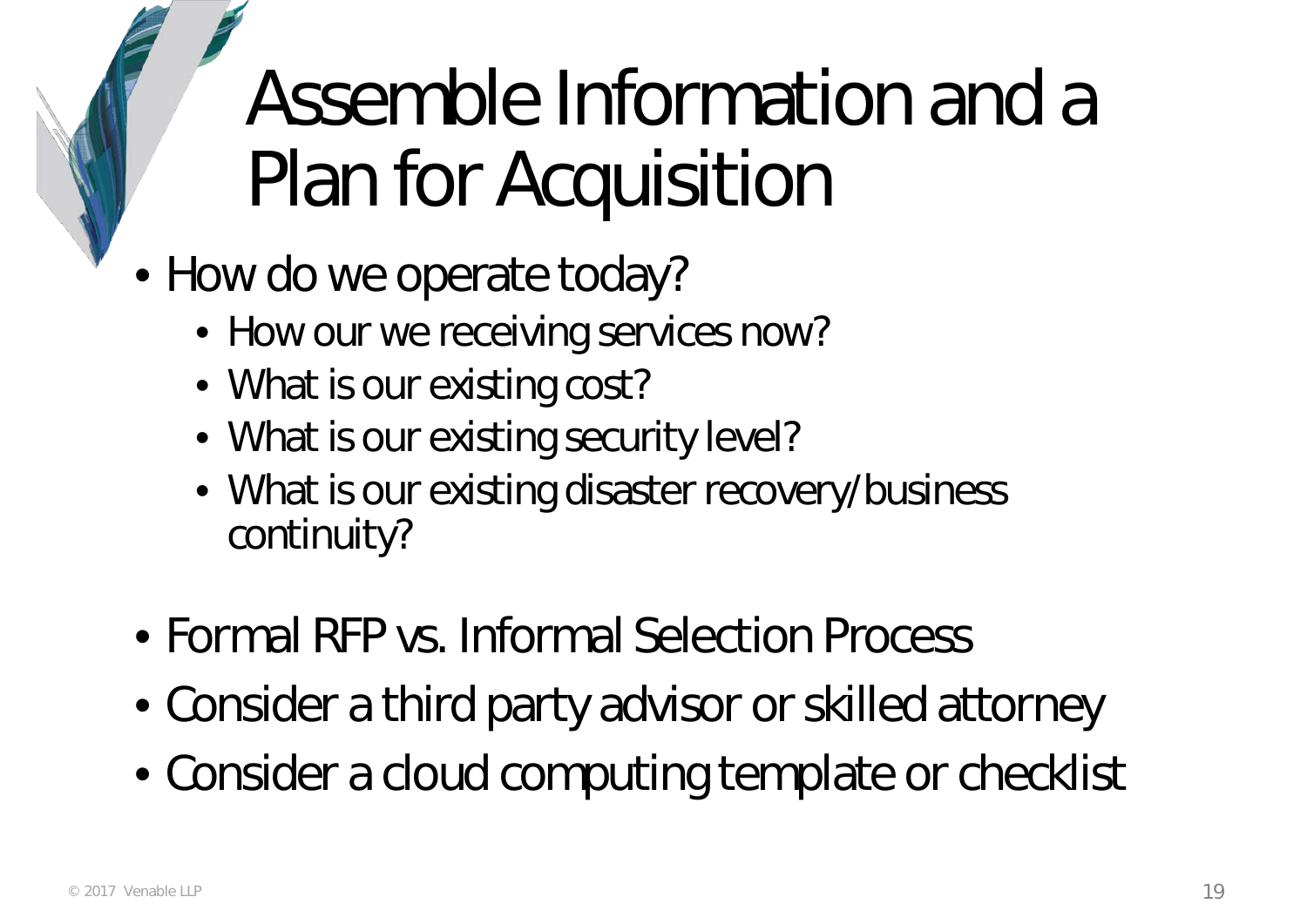### Negotiate and Contract

- Customer often is heavily reliant on the service provider
	- Customer often has little or no capability to perform functions itself once it moves to the cloud
- In a sense, all you (the customer) have is a contract
	- The contract documents the services, the obligations, and the means to achieve the customer's objectives
	- Critical to "get it right," especially the key provisions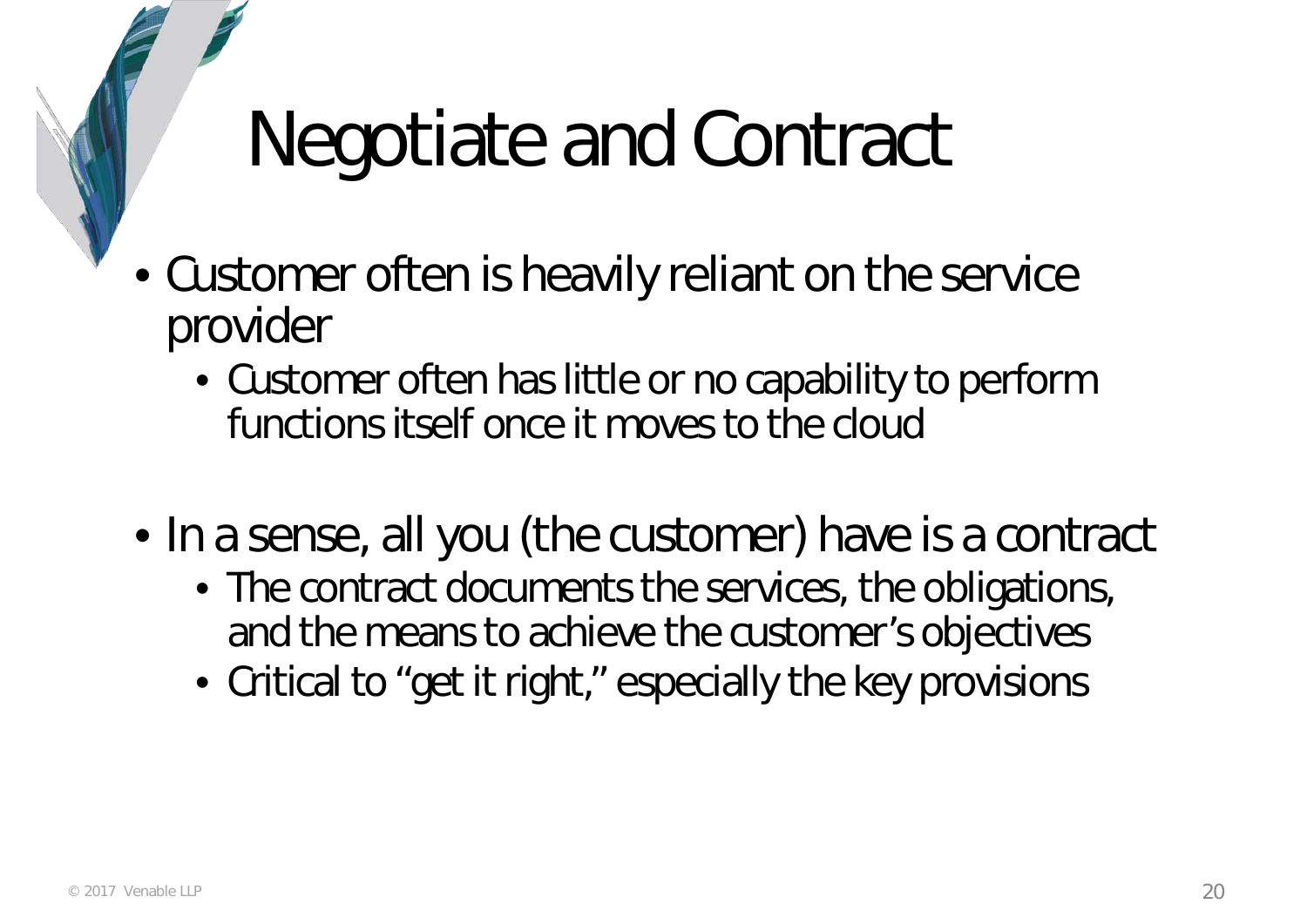### Types of Contracts

#### **Browsewrap**

- A simple hyperlink on the page or encountered as a user accesses the product
- Enforceable, though courts are suggesting some discomfort with this approach to enforce meaningful terms

#### • Clickwrap

- "I accept"
- Enforceable

#### • Signed Agreement

- Still be best way to negotiate and document an agreement or understanding
- Don't let vendors drive form over substance with PDFs or other immutable documents. Know up at the beginning if an agreement will be negotiable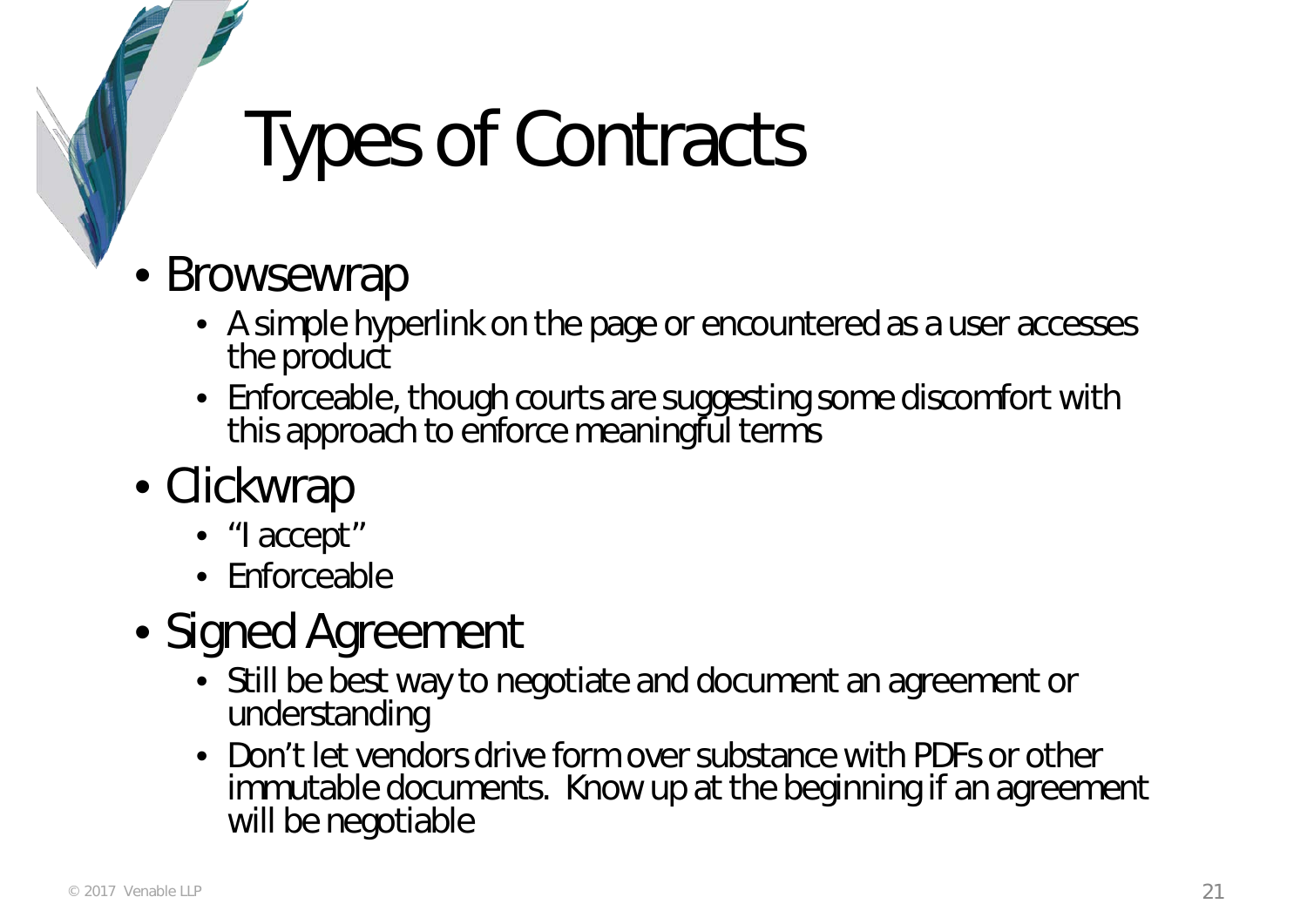

# Contract Terms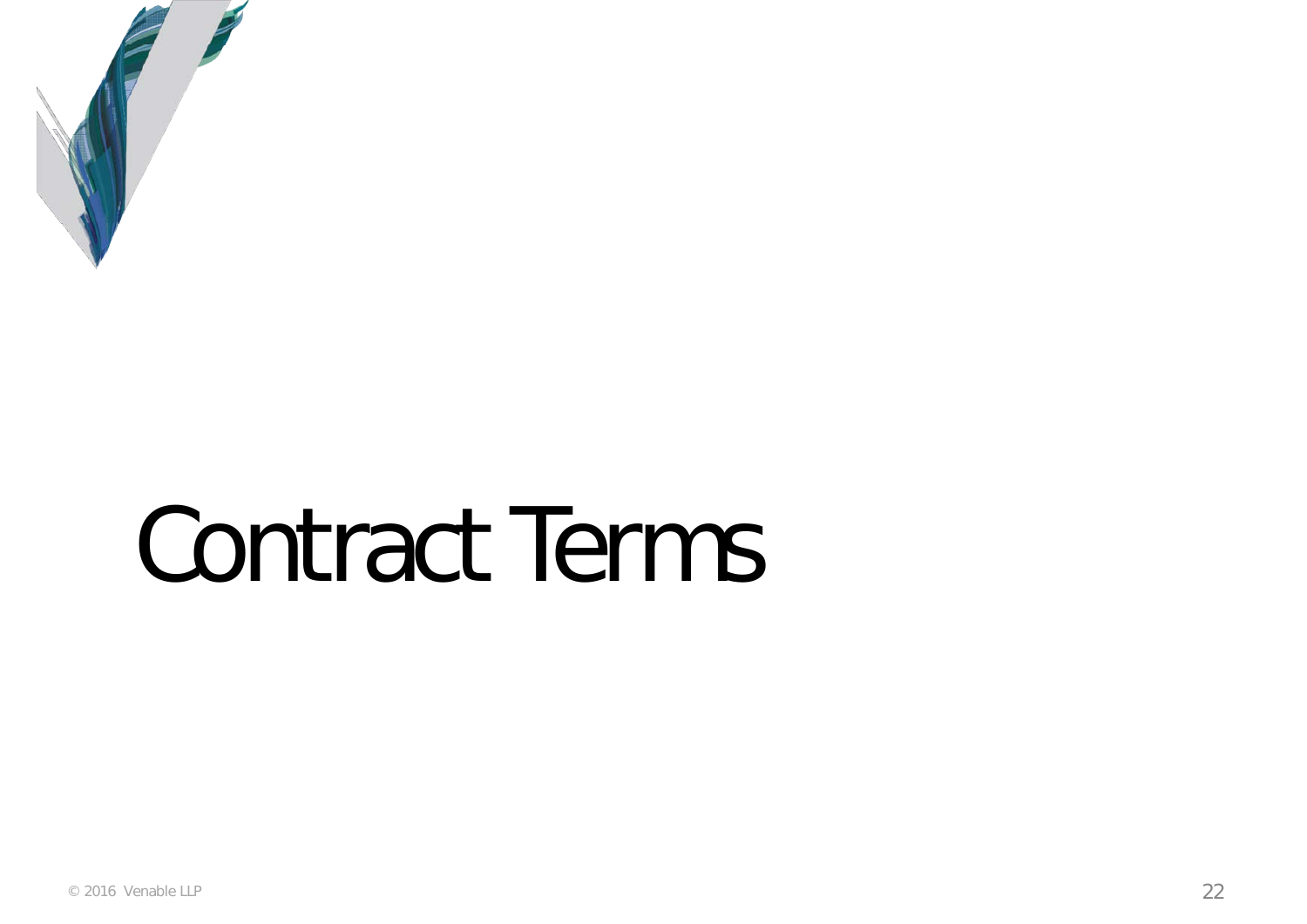### Cloud Contract Terms

- Service Description
- Change Control
- Service Levels
- Governance/Personnel
- Pricing
- Warranties
- Indemnification
- Limitation of Liability
- IP Ownership
- Data Flow, Location and Access
- Contract Performance Audit
- Compliance/Audit
- Disaster Recovery/Business **Continuity**
- Termination Assistance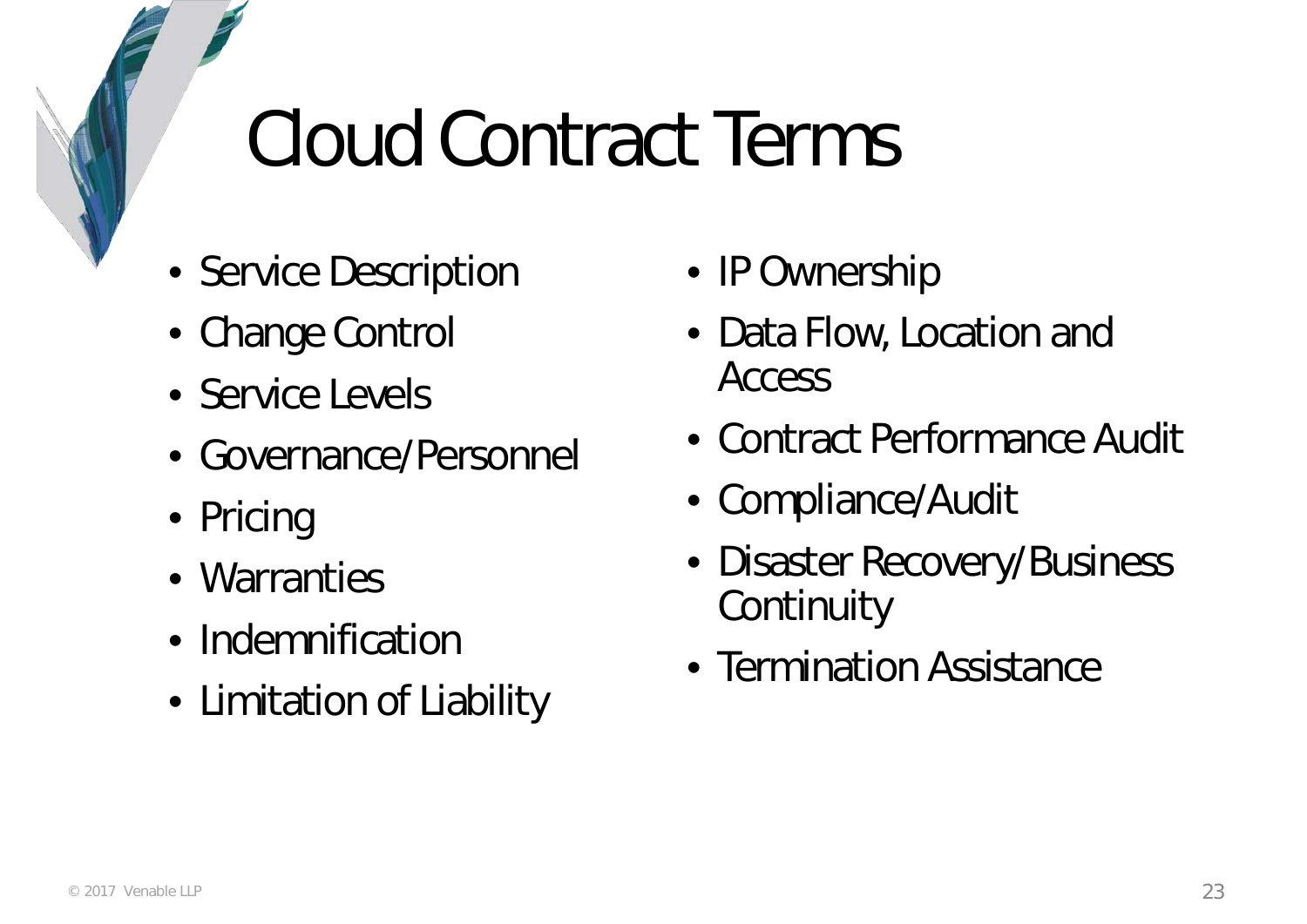### Services Description

- Should include:
	- Services described in a services schedule
	- Services described in the displaced budget
	- Services included in job descriptions displaced by moving to the cloud, if any
- Services description should tie directly to pricing
- Time here is time well spent...
	- Allocate risk
	- Confirm parties agree who, what, where, how and when services are being provided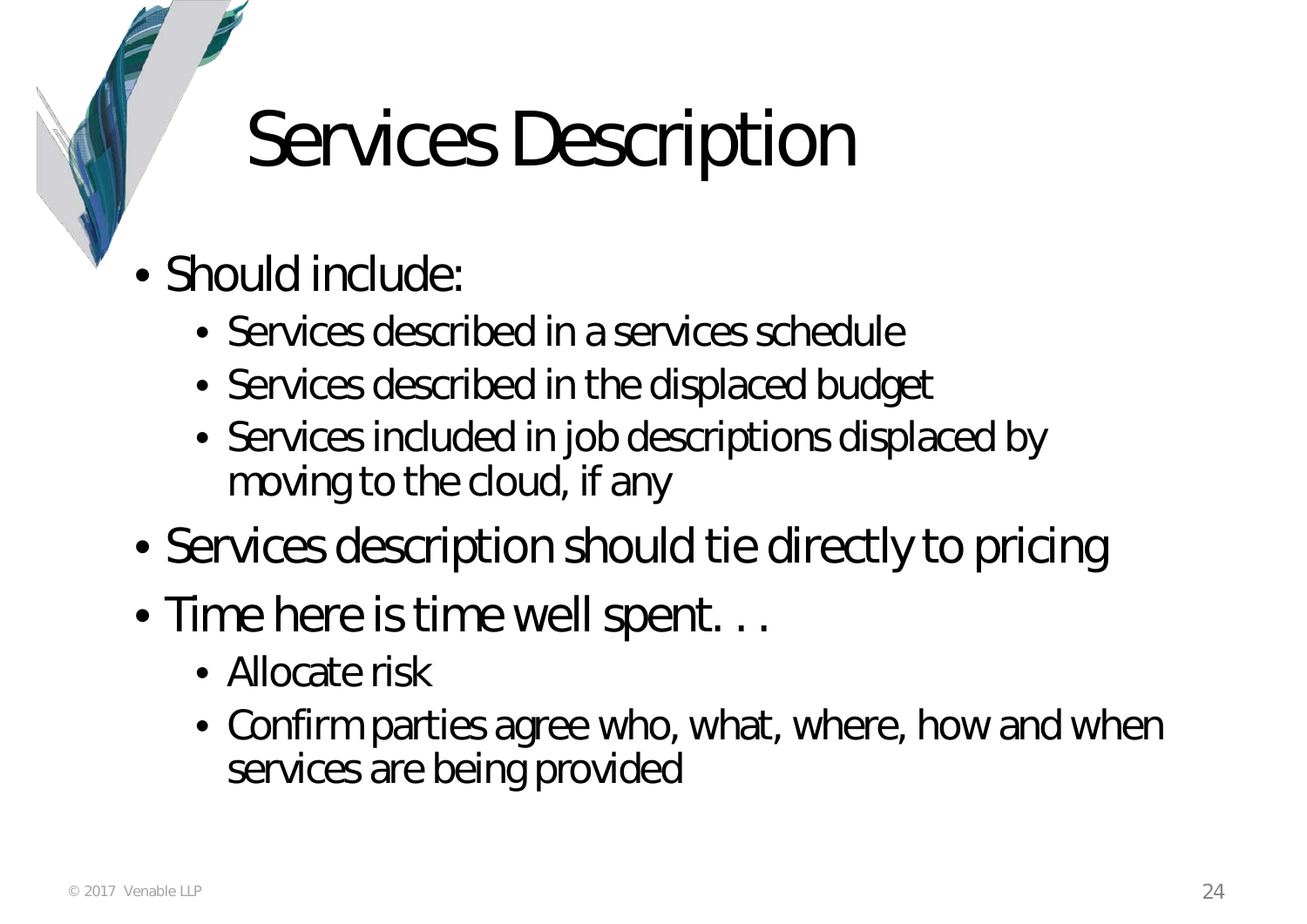### Service Levels

- Objective is not to cover every possible failure
	- Start broad and focus as need be
- SLAs should be:
	- A manageable number
	- Objective
	- Measureable
	- Verifiable
- Often tied to governance for adjustment over time
- SLAs might or might not have credits (i.e., solely reporting)
- Tied to pricing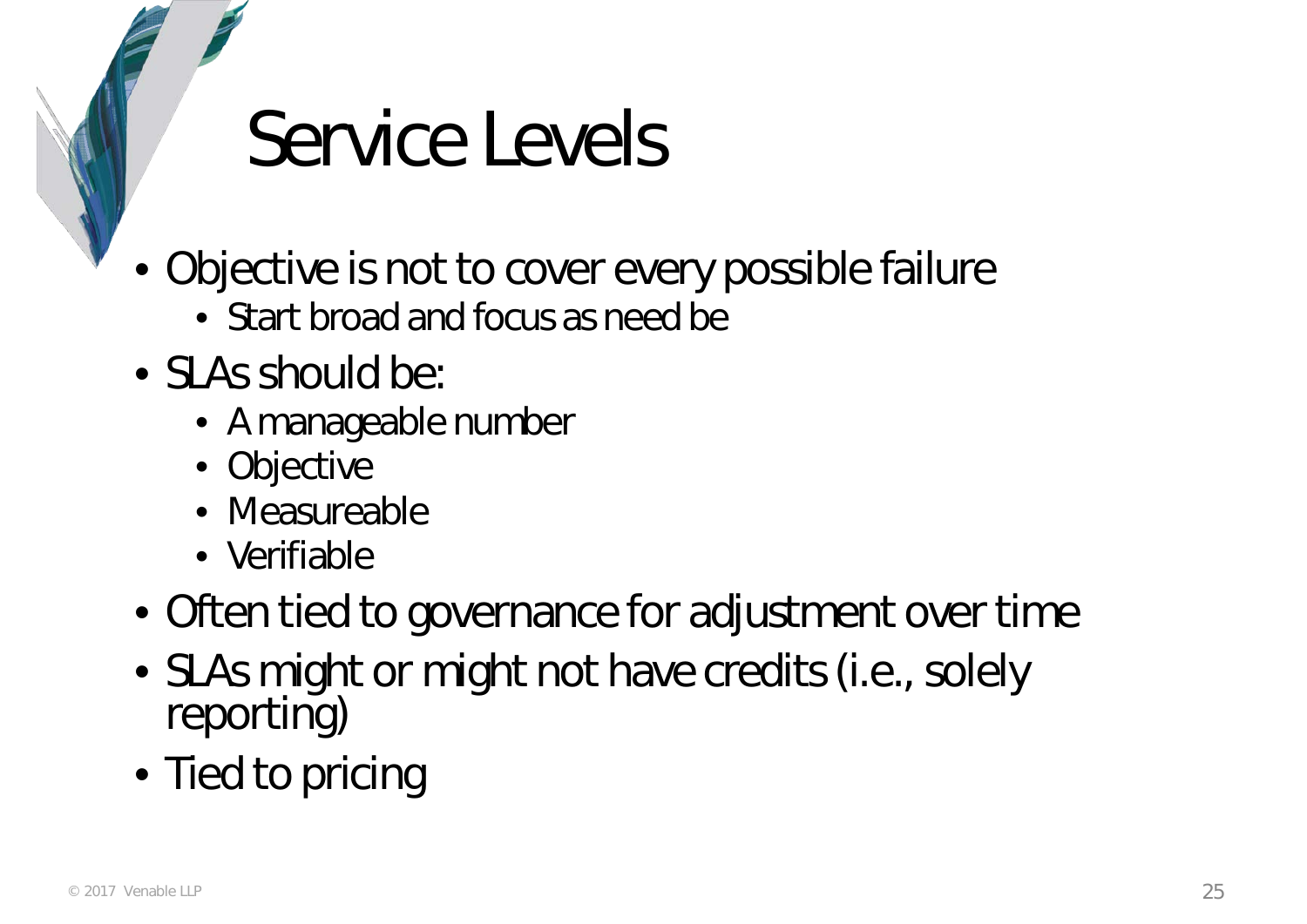## Intellectual Property

- Buckets:
	- "Your Stuff"
	- "My Stuff"
	- "New Stuff"
	- "Some Other Person's Stuff"
- Drive discussion based on real facts and needs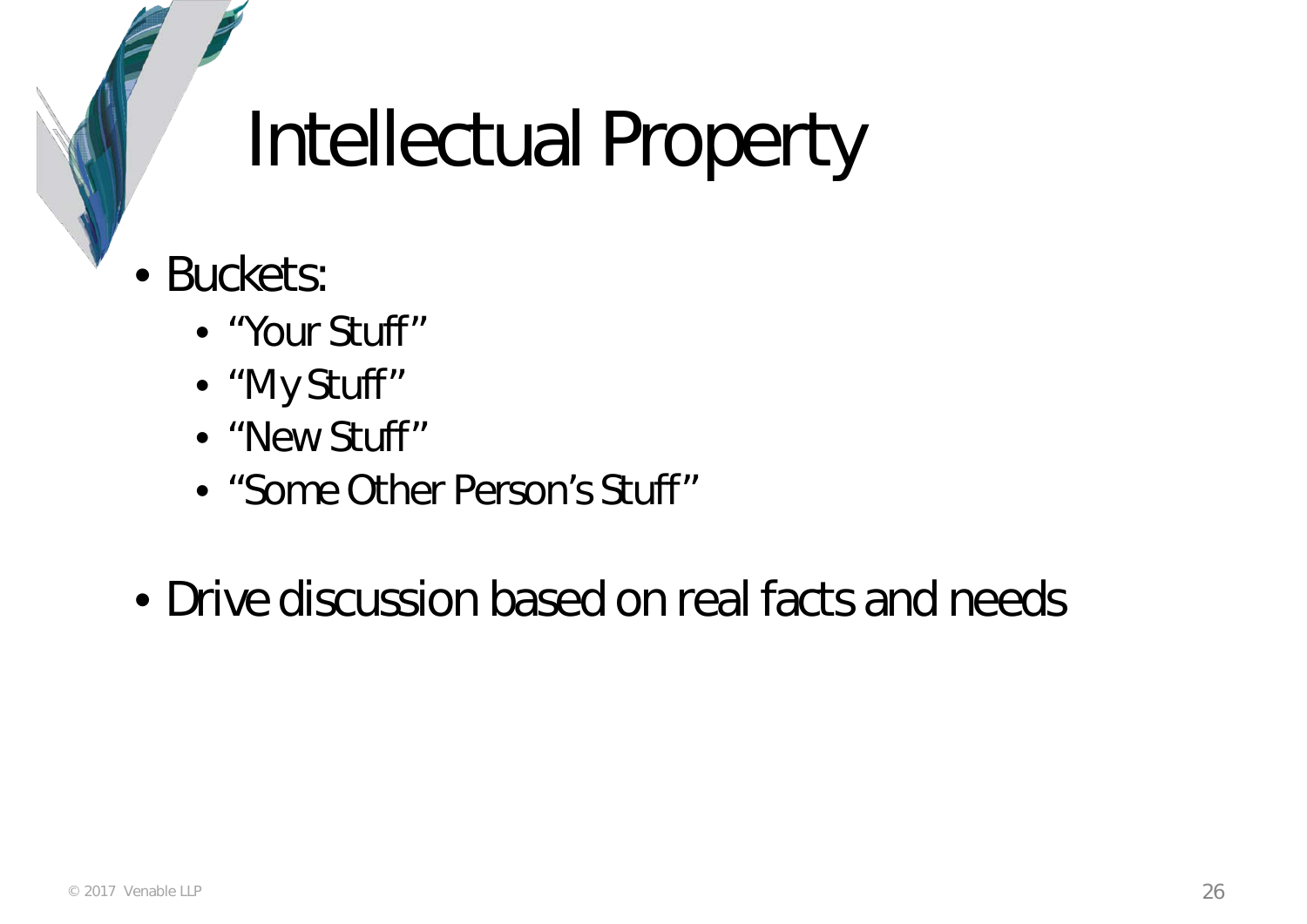### Intellectual Property – Discussion Drivers

- Customer's Interests
	- Value for fees paid
	- Not having to pay twice for something that's needed after the deal is done
	- Advantages over competition
	- Protection of client's confidential information
- Service Provider's Interests
	- Ability to grow their business (especially in a shared services environment)
	- Desire to serve other clients in the same sector
	- Avoid undue or unintentional interference with future business operations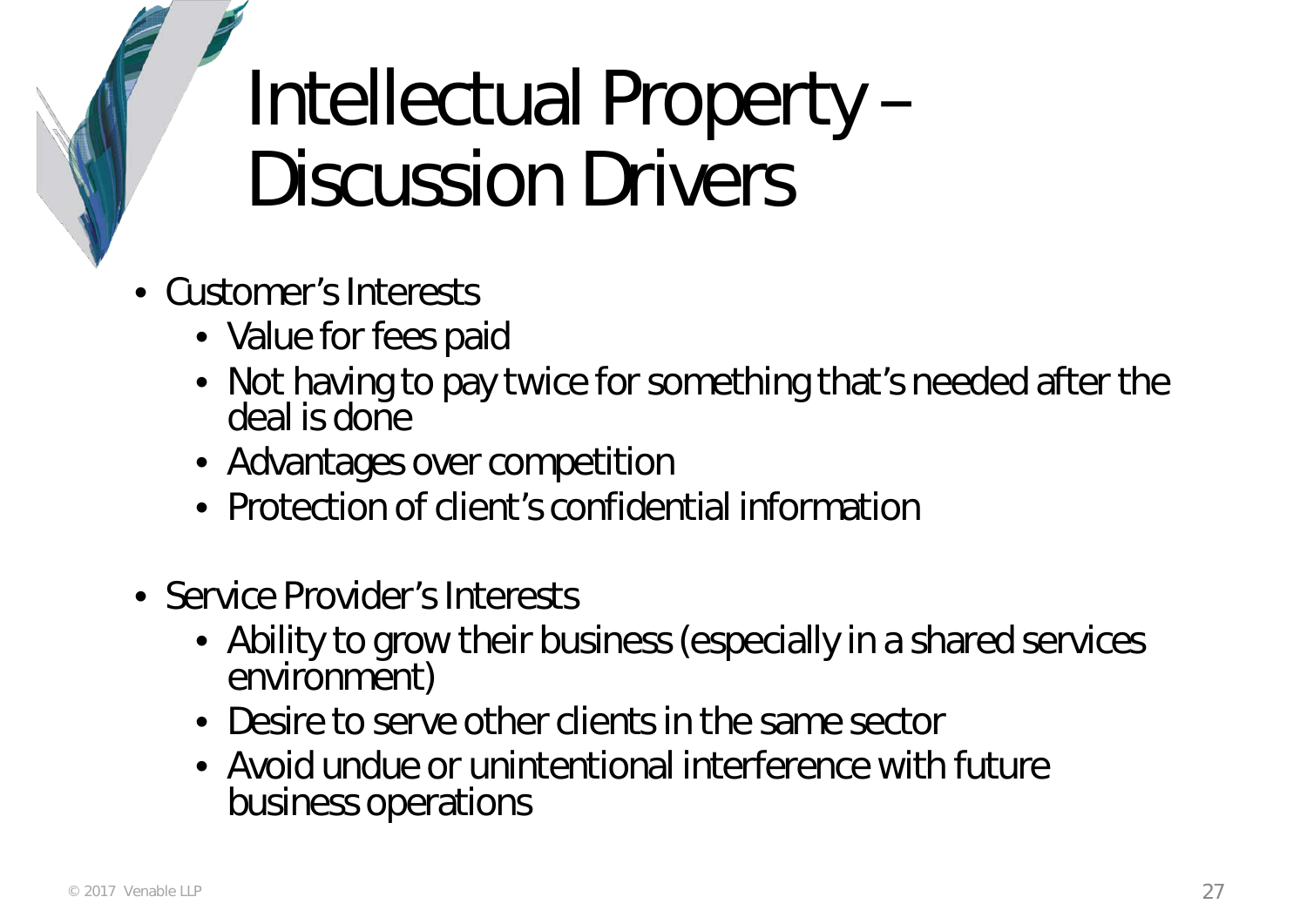## Additional Key Business Terms Not to Overlook

- Governance
- Security
- Compliance
- Audit
- Termination Assistance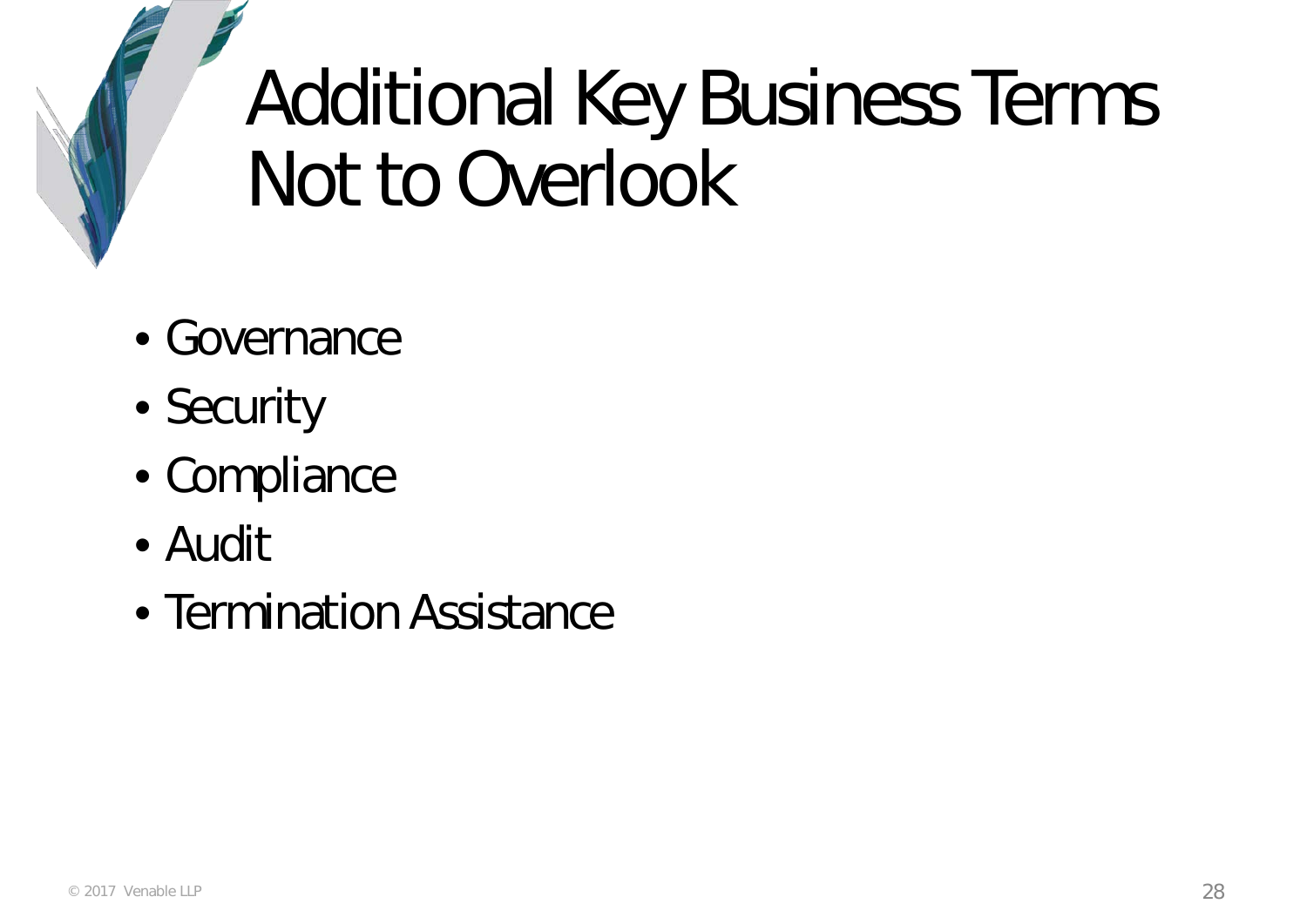## Liability/Indemnity – Considerations

- What are the greatest exposures in connection with the service?
- How will the customer's overall risk profile be affected by the services or deliverable?
- Is one of your goals to reduce risk?
- What is your risk tolerance?
- Who is in a better position to mitigate the risk?
- What is the relation between risk and pricing e.g., high-revenue custom cloud services versus low-cost/margin commodity cloud services?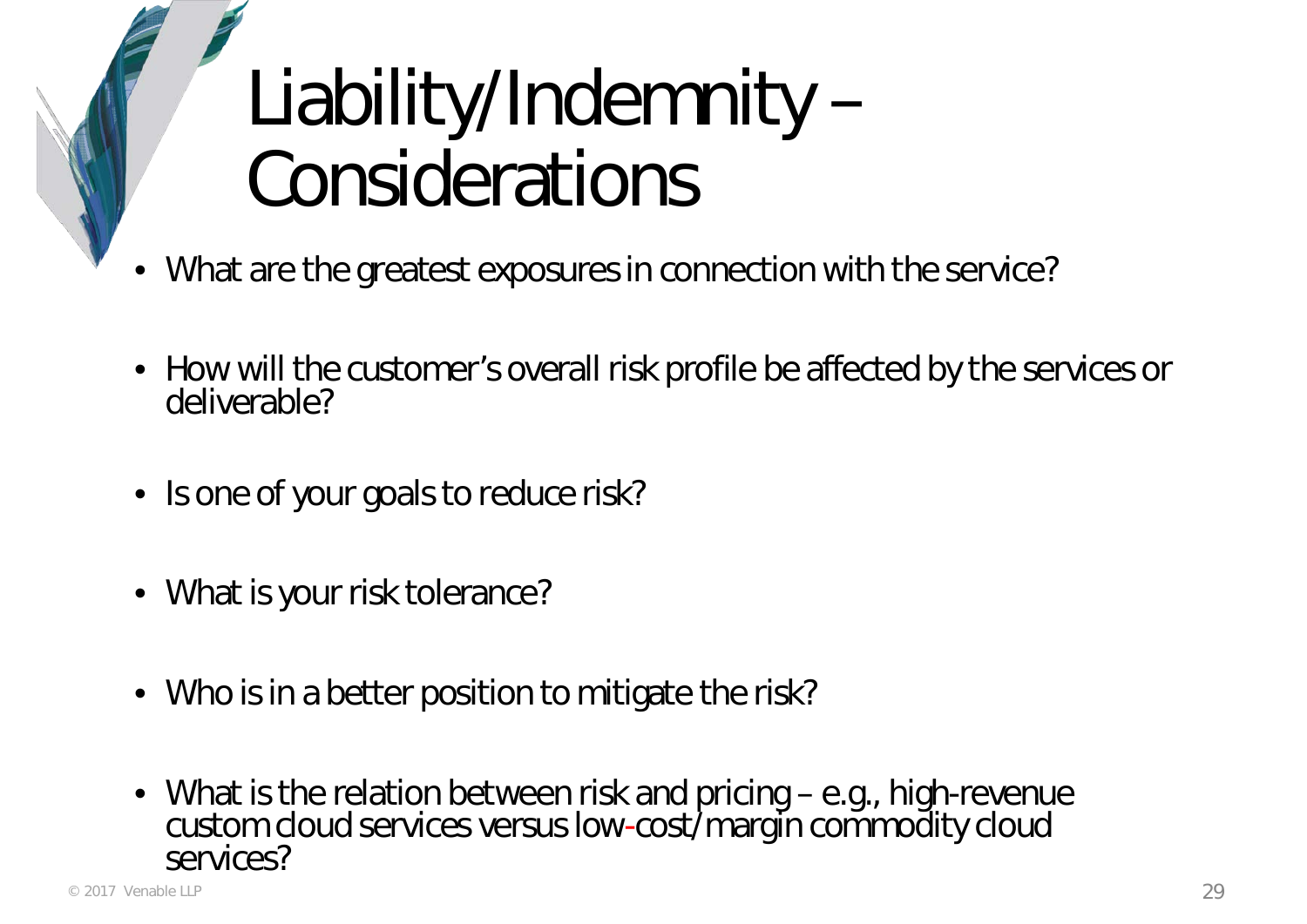

# Privacy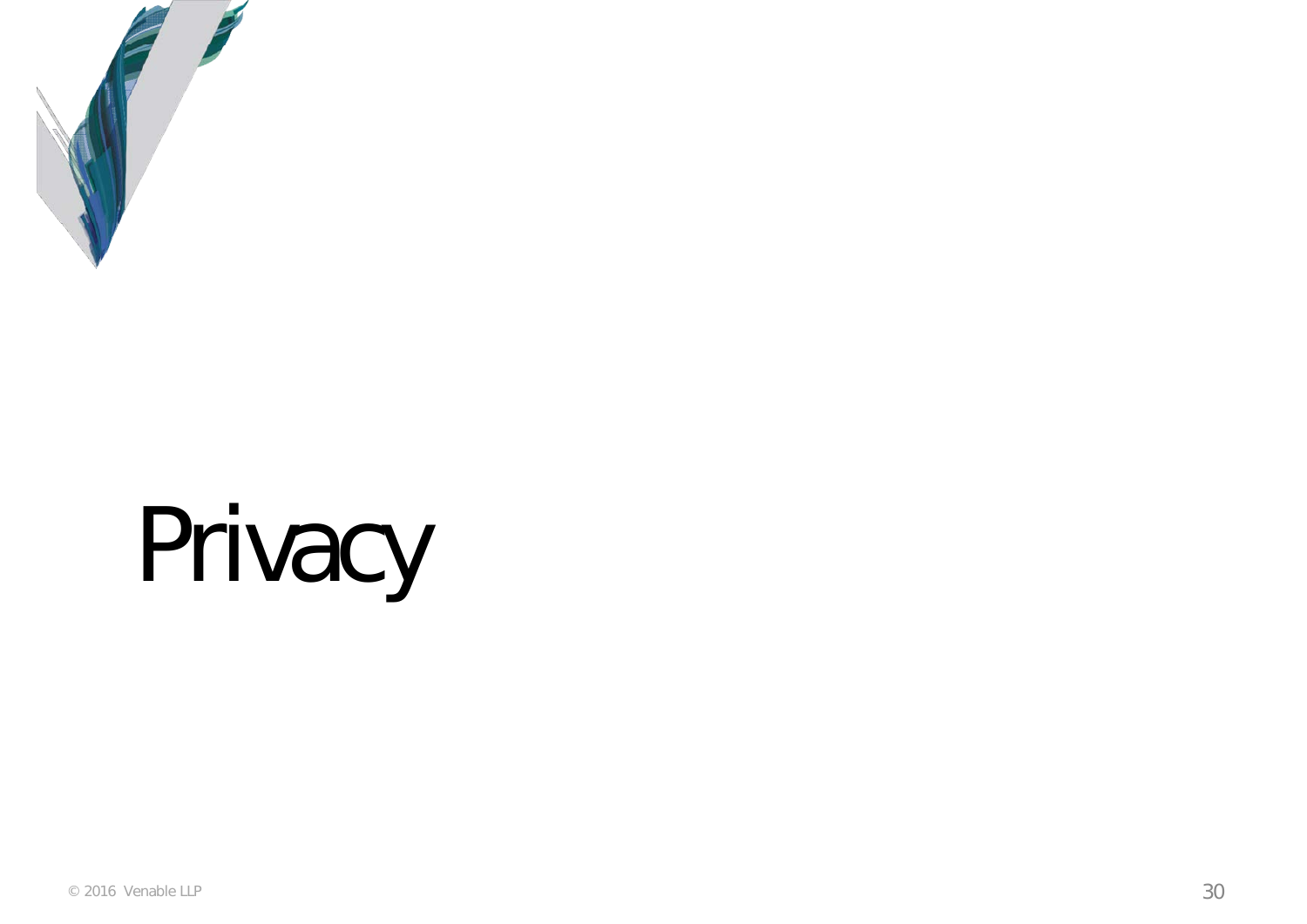### General Considerations

- Governed by a patch work of federal, state and local laws as well as industry standards.
	- Key Laws and Standards at Issue:
		- FCRA-For Consumer Finance Information
		- HIPAA-For Personal Health Information
		- HITECH-For Personal Health Information
		- GLB-For Banking-related Information
		- Various State Data Breach Laws
		- Federal Rules of Civil Procedure (Discovery in Litigation)
		- PCIDSS-Industry Standards for Protection of Payment Card Information
		- Data Export Restrictions
		- Patriot Act
	- General Requirements:
		- Limit access on an "as needed basis"
		- Allow access and review by data subject
		- Allow updating by data subject
		- Provide notice of data loss to data subject (often includes credit monitoring obligations for some period of time)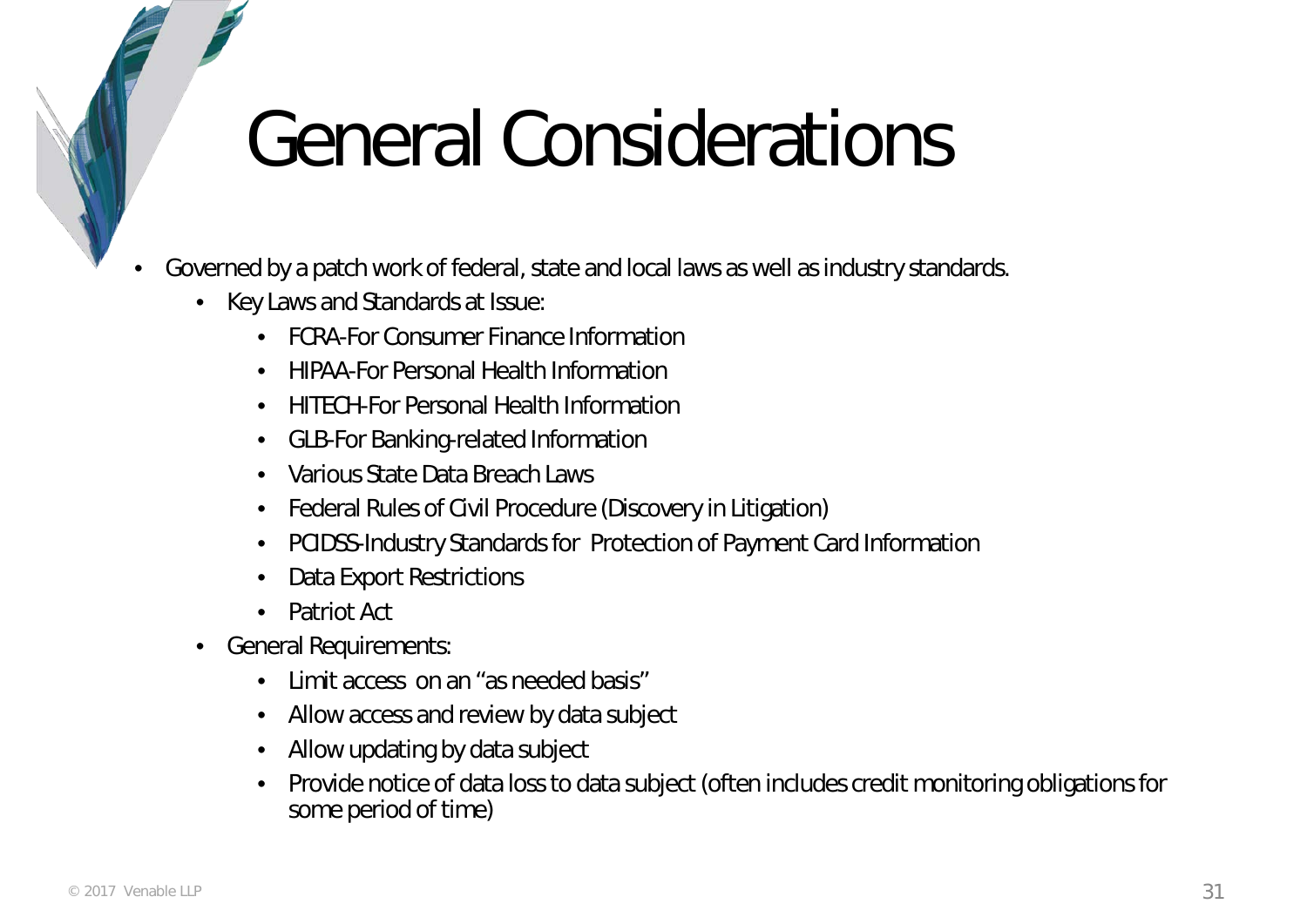### Legal / Regulatory Concerns - Practical Steps

#### **Privacy**

- Sensitive data management -- identify which data meets compliance and security requirements
- Data protection and obfuscation -- prevent leakage of personal or commercially sensitive data
- Cloud utilization management -- control unauthorized cloud adoption
- Cloud compliance management -- ensure cloud utilization is compliant with government and corporate regulations
- Audit and reporting controls -- provide details about data use for support and compliance

#### **Location**

- Data location management -- control where personal or commercially sensitive data is at all times
- Application data access controls -- ensure cloud access to corporate data is controlled
- Application integration management -- bring multiple cloud applications into the enterprise simultaneously
- Data access, migration, and recovery -- avoid application and vendor lock-in, ensure data is owned and managed by and at the diřection of the enterprise (as data controller), not by the cloud vendor (as data processor).

#### • Security

- Application access management -- prevent unauthorized access to the cloud systems and data, control data transfers
- Threat monitoring and management -- identify hack attacks on or coming through a cloud vendor
- Attack identification and prevention -- actively prevent known attack vectors
- Cloud application disaster recovery -- assist with business continuity during cloud outage
- Cloud application migration -- avoid vendor lock-in by keeping data in house at all times
- Cloud application redundancy -- use more than one cloud to improve SLAs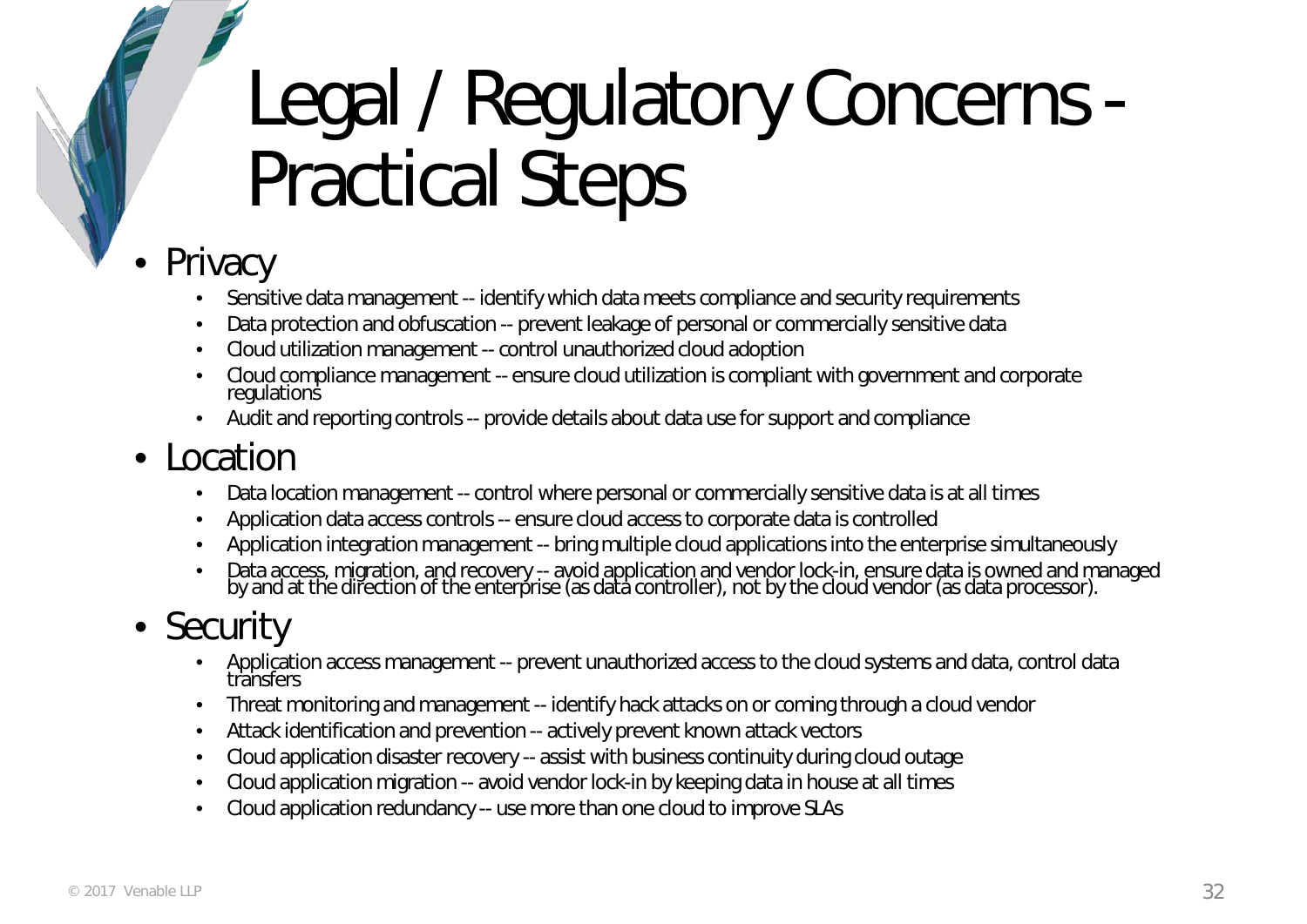### Data Protection & Data Security in the US Implications of getting it wrong – i.e. we really should care

- Current situation
	- Patchwork of laws makes compliance more challenging
	- Consideration of having preemptive federal legislation
	- Until then, know the sources for information on privacy compliance
	- Know that laws generally apply to where the data subject is located and where the data is located
- Most Risky Information
	- PHI-Personal Health Information
	- PII-Personally Identifiable Information
- Penalties
	- Fines
	- Credit Monitoring Services
	- Support of a customer hotline
- Other Damages
	- Reputation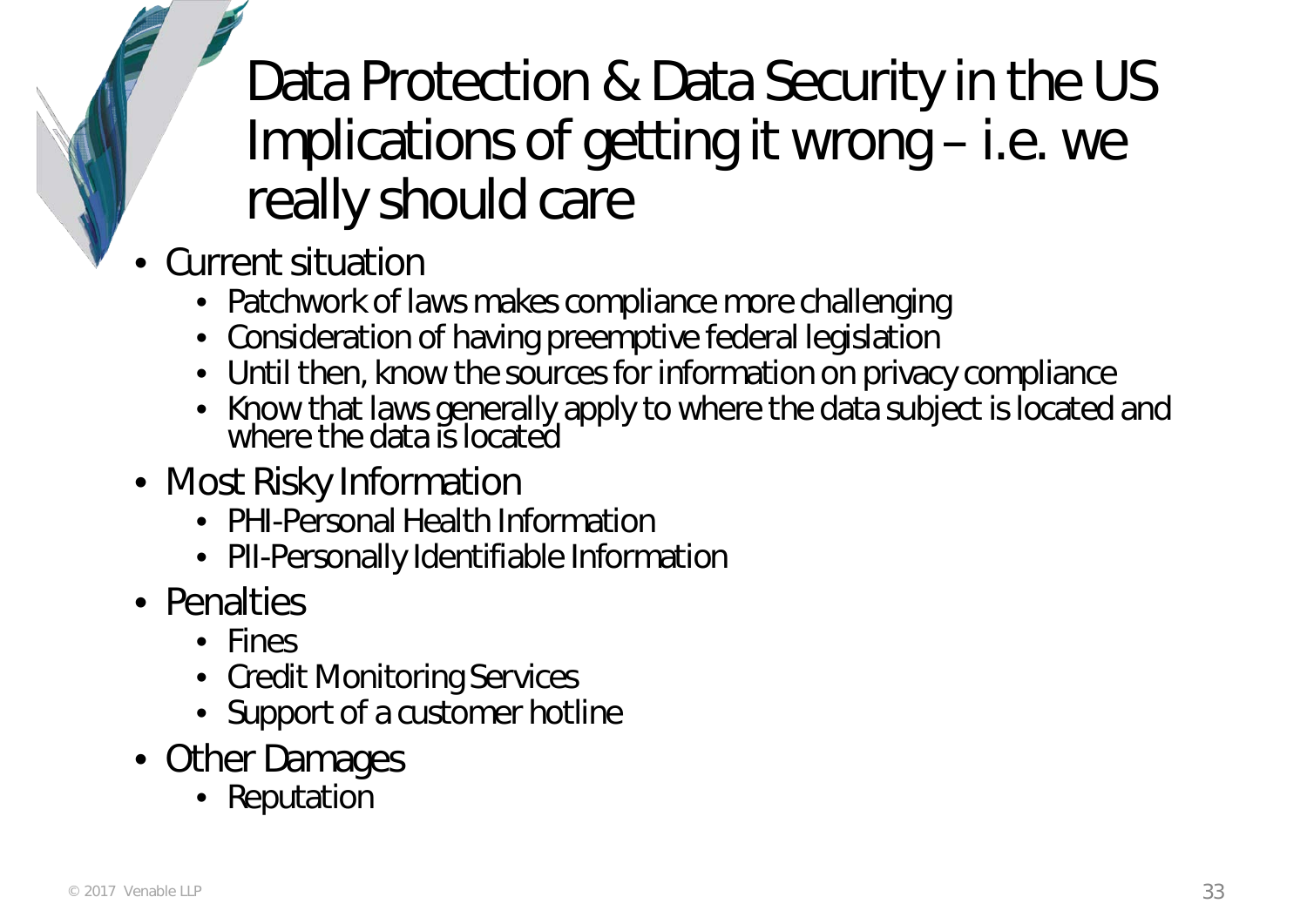### Solutions

- Consider whether all data should be going to the cloud
- Confirm whether you have rights to treat data as you will be handing it to a cloud provider
- Have a standard security addendum to include or use as a reference document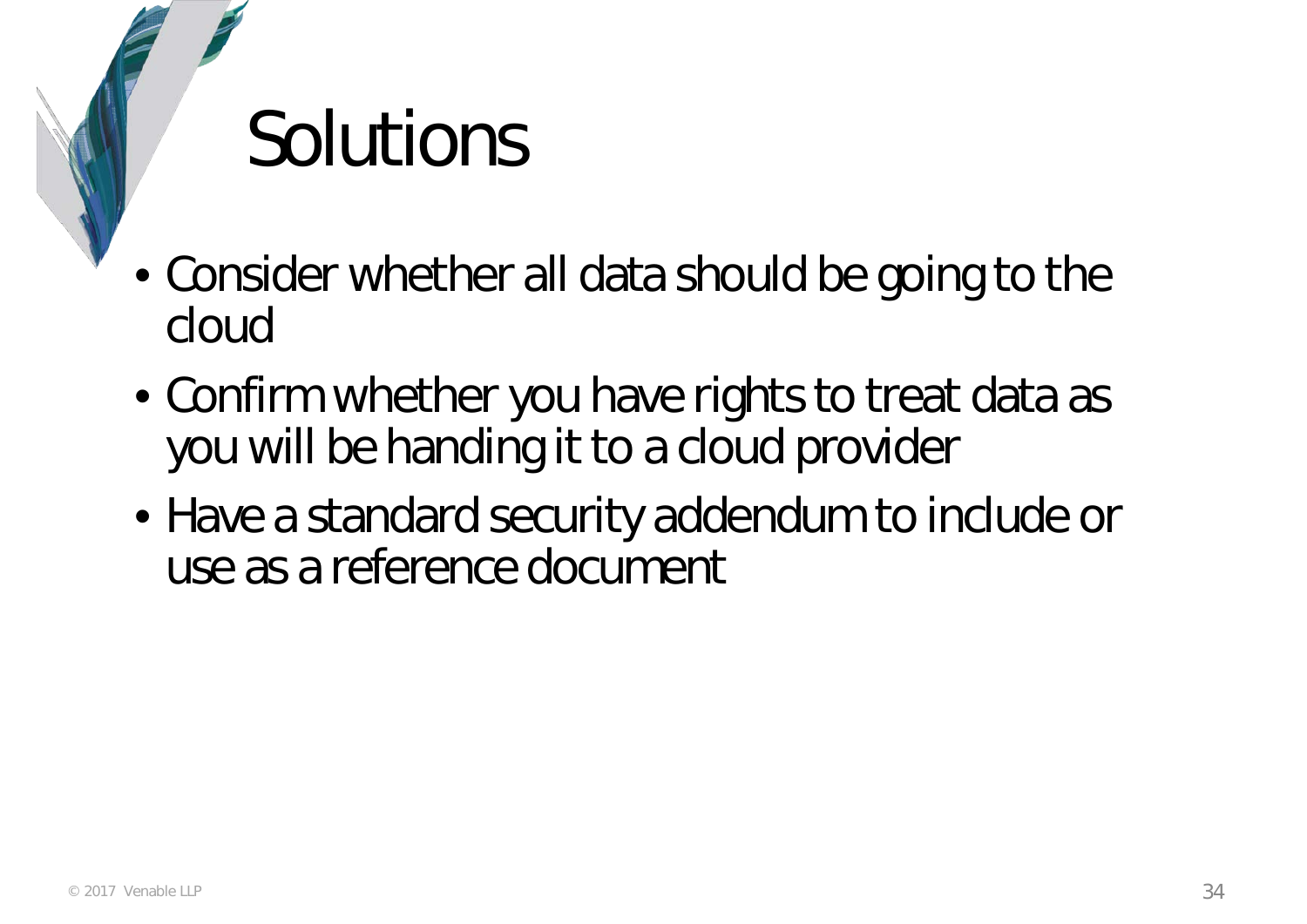

# Potential Litigation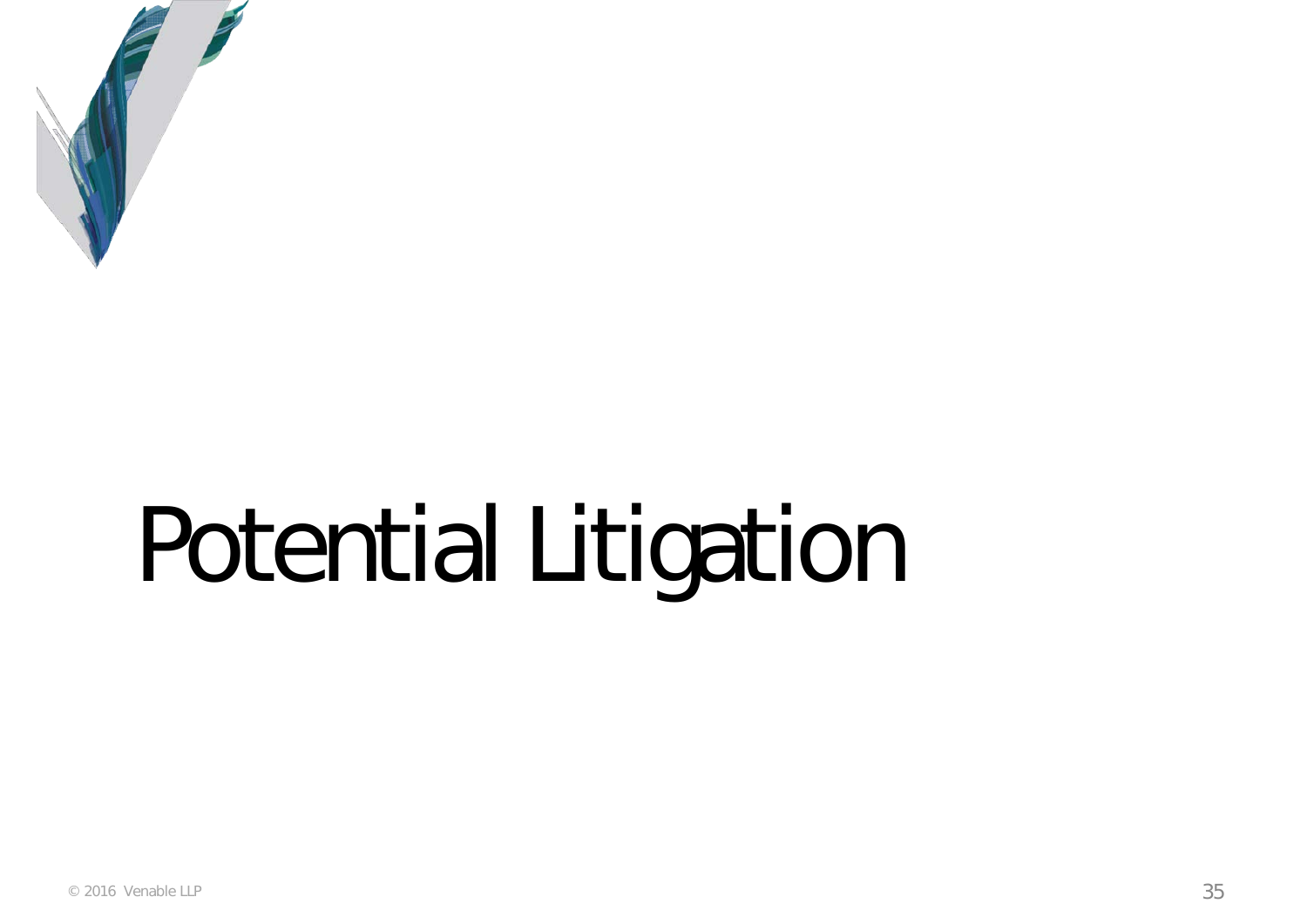Potential Litigation Impacts of Moving to the Cloud

- Companies that store data in the cloud or which use cloud based applications may face complications when seeking to preserve and produce data from the cloud.
- Factors outside the party's control could impact that party's access to data.
- The data stored in the cloud may be subject to legal and regulatory restrictions of which the company may be unaware.
- Data may change physical locations (EU v. US)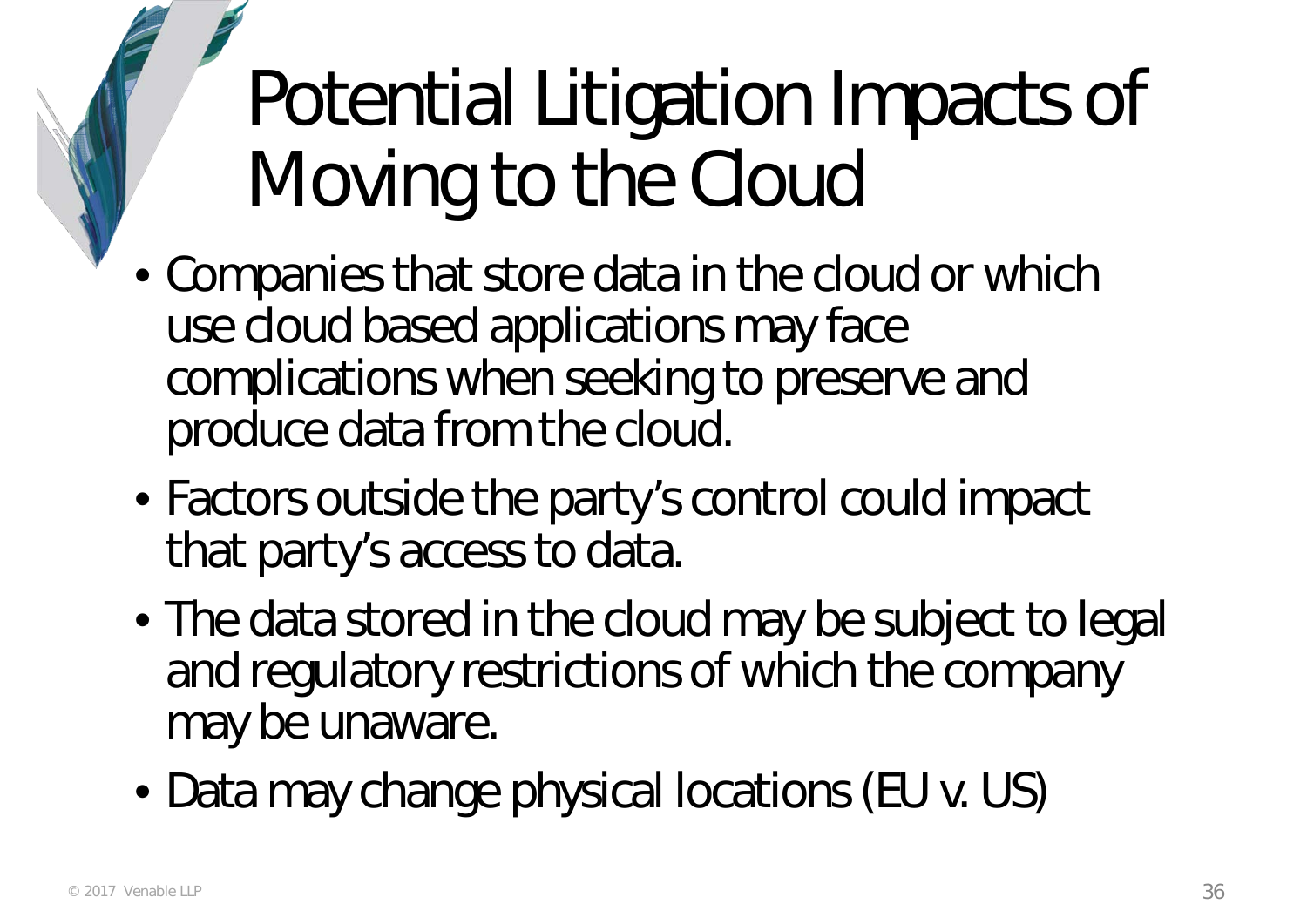### Possession, Custody or Control in the Cloud

- Under F.R.C.P. 26 a party to a litigation is required to preserve relevant documents and information that is under its possession, custody or control
- Courts have held that data in the hands of a third party is under the possession, custody or control of the party to a litigation if that party has the practical ability to obtain the information (e.g. Flagg v. City of Detroit, 252 FRD 346, E.D. Mich. 2008)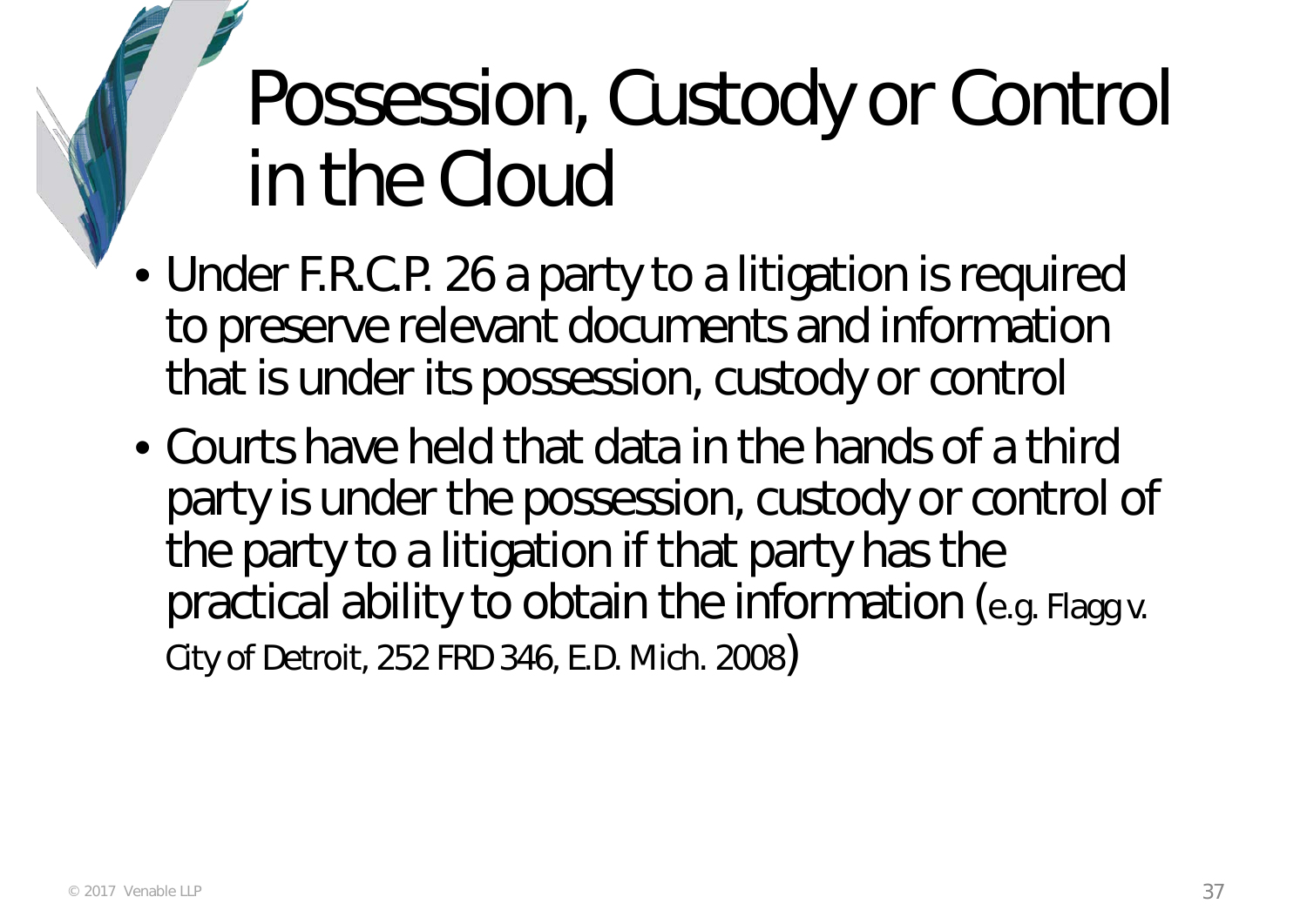### Solutions

- Make sure access to data is part of your contract requirements
- Consult an attorney early